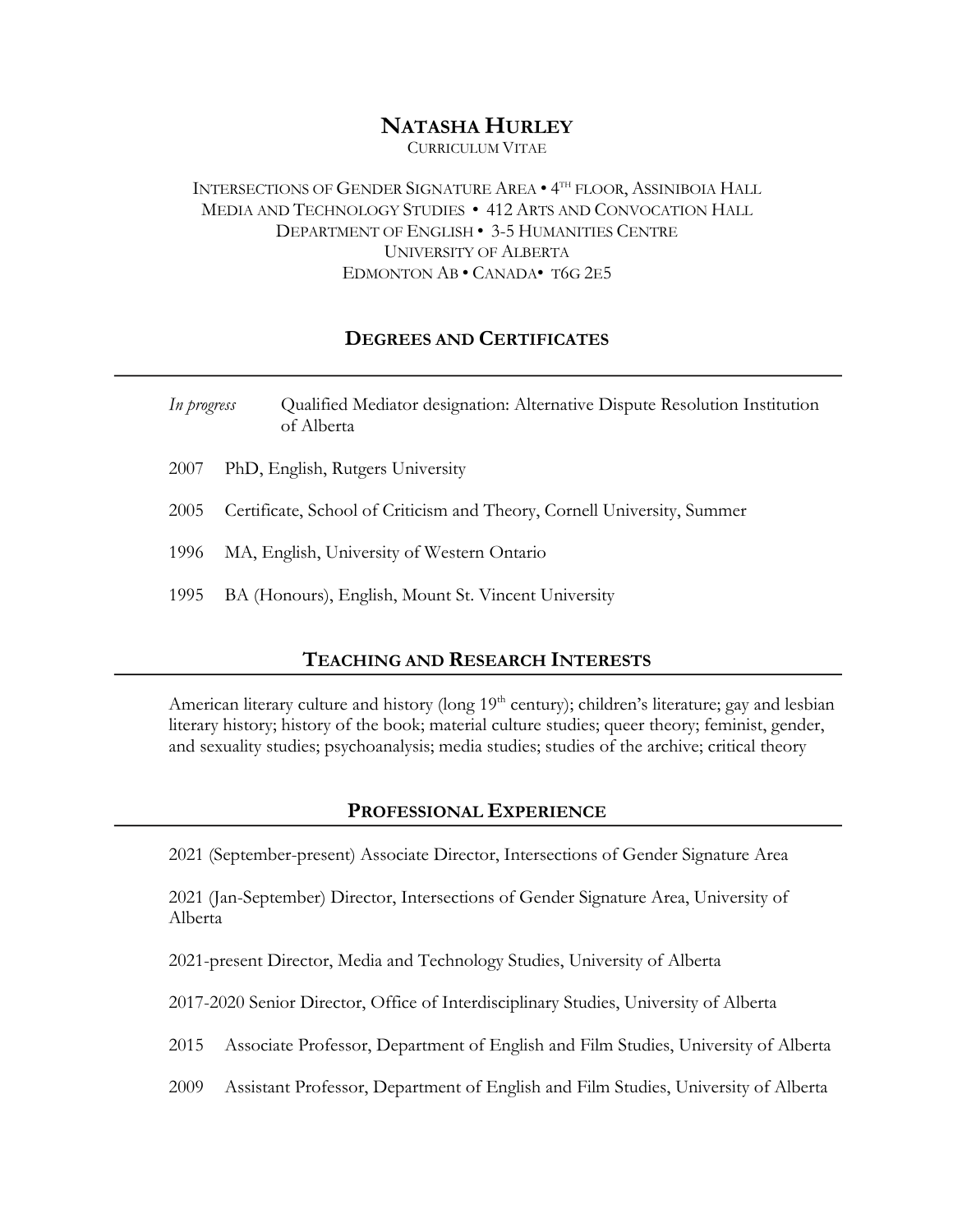- 2007 Killam Postdoctoral Fellow, Department of English and Film Studies, University of Alberta
- 1996-2003 Part-time Faculty Member at Halifax universities (Mount St Vincent University, St. Mary's University, Dalhousie University)

## **ACADEMIC LEADERSHIP AND ADMINISTRATIVE EXPERIENCE**

## **Associate Director, Intersections of Gender University of Alberta Signature Area (September 1, 2021-present)**

### *Responsibilitites:*

- Champion IG as an institutionally, nationally, and internationally recognized area of interdisciplinary research excellent and teaching at the University of Alberta.
- Contribute to the successful delivery of IG strategy by assisting and advising the director and by assuming delegated responsibility, as is appropriate, for carrying out the responsibilities for the management and development of IG.
- Assist the director in the day-to-day management of IG, including but not limited to multiyear planning for the implementation of IG's activities across all areas (research incubation and support, teaching and training, community building and outreach, promotion and advancement).
- Assist the director in developing IG's strategic institutional, financial, and operational plans in consultation with staff, the associate director, and the advisory board.
- Assist in fund and resource allocation with clear objectives, targets, and measurements.
- Assist the director to develop IG's institutional, national and international profile.
- Advise the director on developing effective, collegial, and consultative governance and management of IG, including a productive and well-managed work environment, staff development and training, and adherence to academic, research, and administrative principles and university policies.
- Operating Budget (excluding salary secondments and research grants): \$225,000

## *Achievements:*

- Support and Development of an Online, Interdisciplinary course (with Dept of Women's and Gender Studies) on Intersectionality
- Support and Development of Intersectionality Graduate Certificate
- Community Outreach and Grant Development (with Director Dr. Bukola Salami) with WAGE Canada and World Universities Network
- Grants (ongoing and in submission):
- Development of University-Wide Research Speakers Series, Research Fridays at Intersections of Gender
- Establishment of a Steering Committee to advise IG on its transition from Signature Area to University Institute
- Widespread consultations with Senior Leadership and with UofA community members on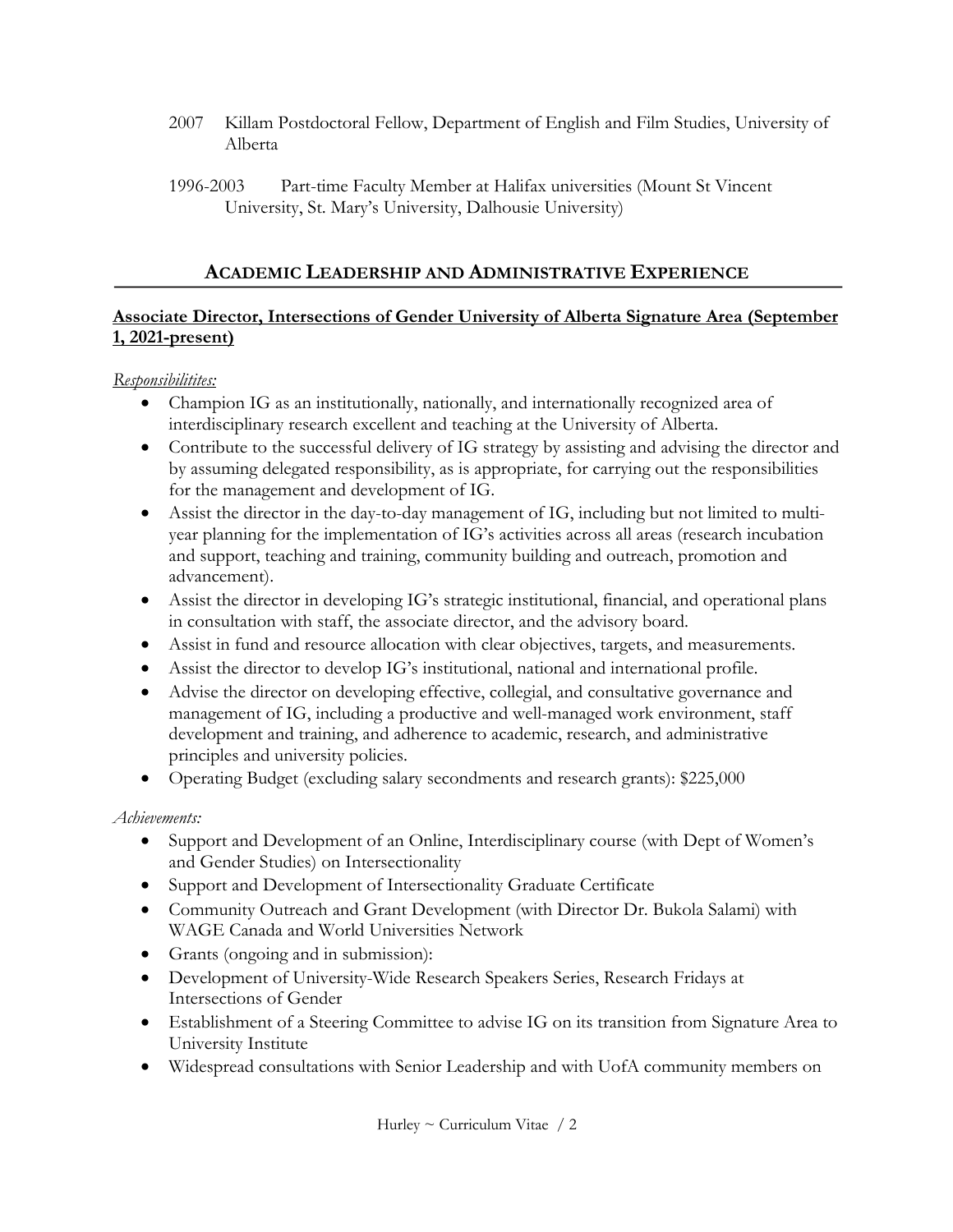developing IG for the future

## **Director, Intersections of Gender University of Alberta Signature Area, January 1, 2021- September 1, 2021**

*Responsibilities*:

- Champion IG as an institutionally, nationally, and internationally recognized area of interdisciplinary research and excellent teaching at the University of Alberta.
- Develop and implement IG's strategic institutional, financial and operational plans.
- Foster strategic relationships between IG and potential partners, including University of Alberta entities, peer organizations, stakeholders, governments, and broader communities.
- Act as an ambassador and Advocate for IG with all internal and external audiences.
- Oversee the day-to-day management of IG, including but not limited to multi-year planning for the implementation of IG's activities across all areas (research incubation and support, teaching and training, community building and outreach, promotion and advancement)
- Lead the IG team, guiding and overseeing all strategic and administrative operations of the team. Provide IG members with guidance, support, and development opportunities, facilitating a collaborative and productive work environment.
- Ensure adherence to academic, research, and administrative principles and university policies.
- Assume accountability for all IG direct and indirect cost expenditures; manage fund and resource allocations with clear objective targets and measures.
- Operating Budget (excluding salary secondment costs and research grants): \$225,000

## *Direct Reports:*

- Associate Director
- Project Coordinator
- Project Assistant
- $\bullet$  3 GRAs
- Student Intern

## *Achievements:*

- Developing the annual business plan and annual report to the Vice-President Research and Innovation
- Coordinating with other Signature Area leads to convene meetings and develop universitylevel policy around Signature Areas and Interdisciplinarity
- Adjudicating and supporting IG Research Grants for faculty and students across campus
- Establishing best practices for developing interdisciplinary team-teaching
- Partnering with community-oriented campus groups (Community Service Learning and Humanities 101) for research outreach in Covid times
- Developing and supporting research projects in response to the Covid research and teaching landscape on campus
- Research Grants: applications (successful and in submission) for grants totalling  $\sim$ \$350,000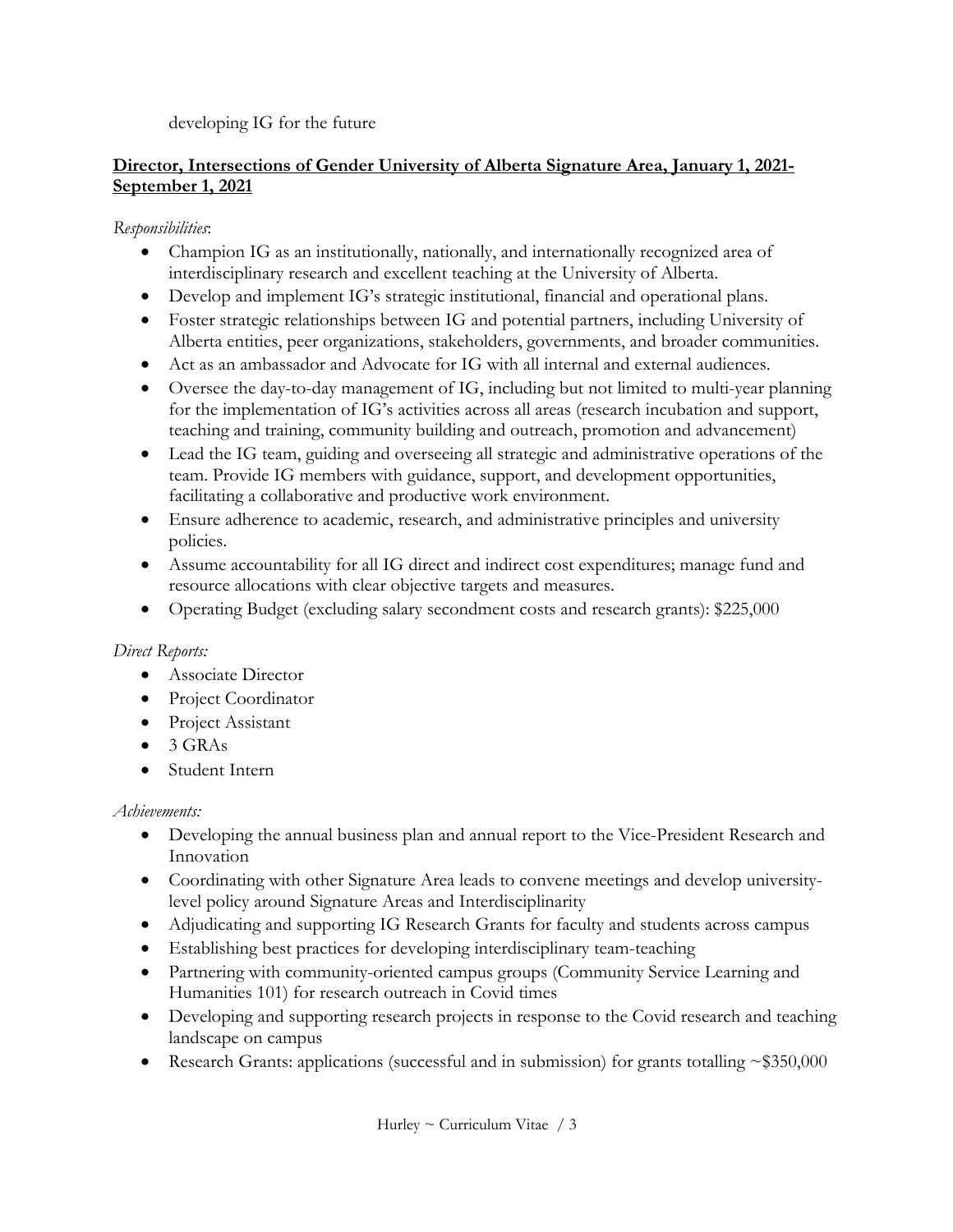## **Director, Media and Technology Studies (MTS), January 2021-present**

*Responsibilities:* This is a Chair-like position with the Faculty of Arts. The main distinction between my duties and those of chairs is participation in the annual Faculty Evaluation Process (FEC). FEC is unique to the University of Alberta as a process whereby annual salary increases are determined. (By comparison, in many other Canadian universities, salary increases are laddered through a progress-through-the ranks model.) In almost every other respect, serving as Director MTS is equivalent to serving as Dept Chair in many universities in Canada. The MTS unit includes the following programs: Digital Humanities, Media Studies, Media and Communications Technology, the Certificate in Video Game Development, and Science, Technology, and Society Studies. The Director oversees the work of all the programs in the unit, develops teaching plans in consultation with program coordinators, makes budgetary decisions, chairs faculty searches, engages in strategic planning iniatives, and is the unit's voice on Chairs Council.

### *Direct Reports:*

- Assistant Chair, Administration
- Executive Assistant/Administrative Assistant
- Student Advisor
- Program Directors for DH, STS, MACT, STS, Certificate in Video Game
- Teaching staff for all program units (tenure-track and contract academic staff)
- Unit Operating Budget: \$1,852, 806 (covers labour-sharing agreements with multiple departments)

## *Achievements:*

- Academic Restructuring in the Faculty of Arts: As the director of this department-like unit, I have advocated strongly for the unit to become its own stand-alone department. I have also argued (and been invited to present on) the urgency for Arts to support interdisciplinary programs and to establish strong supports for collaborations and cross-appointments that do not double or triple the labour expectations of faculty members. With our interim Dean supporting the establishment of MTS as the department it should always have been and with interdisciplinarity emerging as one of three key metrics in the UofA's new college system, I believe I am positioning MTS for success in the newly restructured university.
- Chair, Search Committee: recruitment for Science, Technology, and Society program's tenure track position (ongoing)
- CFI/JELF Application: I served as PI for a CFI grant application (in submission) to support the renovation of media space for our unit. This was done in collaboration with several faculty members in the unit.
- Development of a proposal to departmentalize Media and Technology Studies, which is currently moving through governance in the Faculty of Arts.

## **Senior Director, Office of Interdisciplinary Studies (OIS). July 2017-June 2020**

*Responsibilities:* This was a Chair-like position within the Faculty of Arts for a unit that includes the following programs: Religious Studies, Digital Humanities, Writing Studies, Science and Technology Studies, Environmental Studies, The International Studies Minor, and Certificates in Computer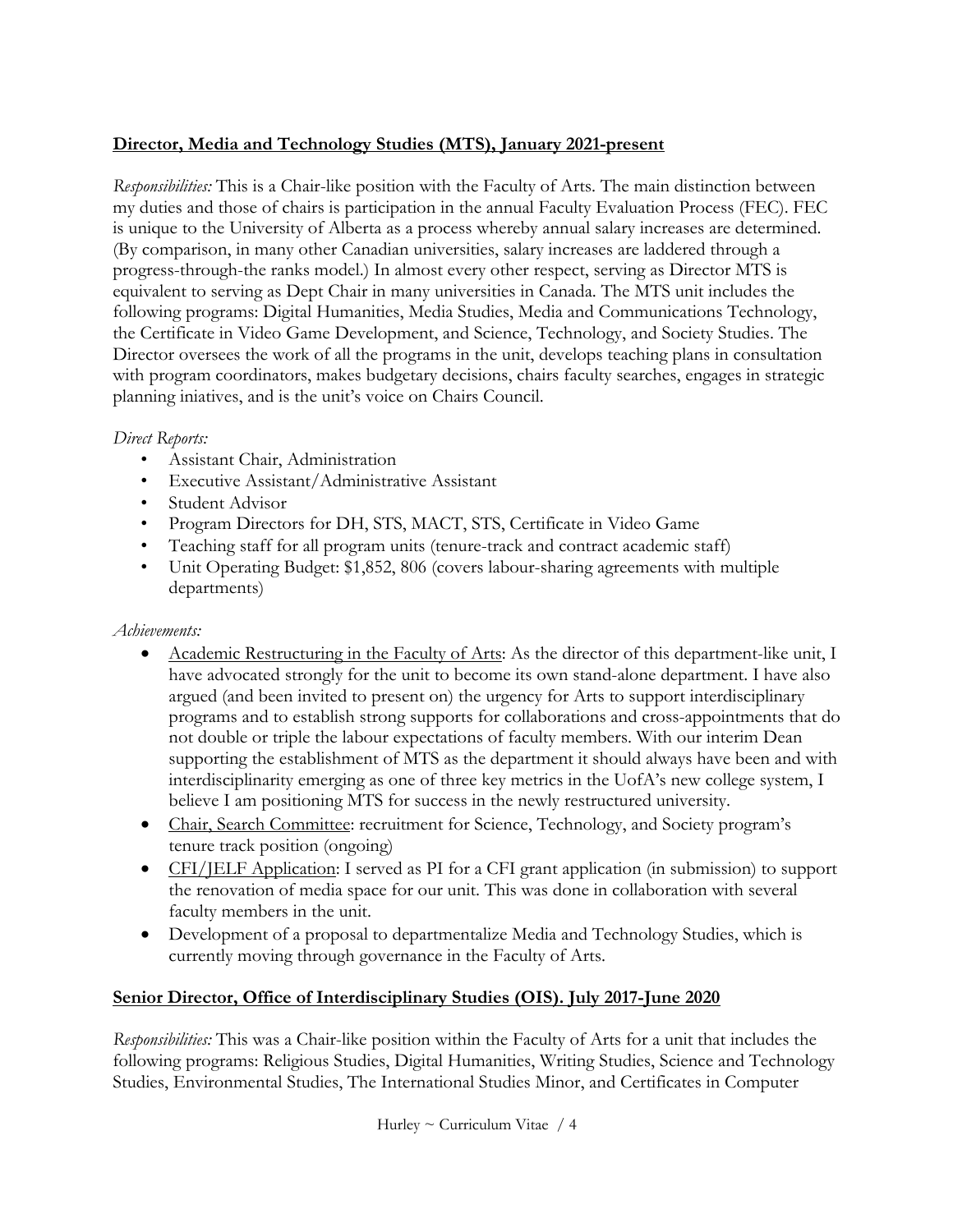Game Development and Peace and Post-Conflict Studies. The Director was the liaison between all of these programs and the Dean's office. She oversaw budgetary matters as well as the development of teaching plans and strategic initiatives for OIS. She sat on Chairs' Council with all the other Chairs of departments in the Faculty of Arts. I refer to this position in the past tense because it no longer exists as such in the Faculty of Arts. The Media and Technology Studies unit has, in many respects replaced OIS, with some of the programs in OIS having been rehomed in other departments and a new program in Media Studies added to MTS.

## *Direct Reports:*

- Assistant Chair, Administration
- Executive Assistant
- Administrative Assistant
- Student Advisor
- Communications Advisor
- Program Directors for Religious Studies, Digital Humanities, STS, Environmental Studies, Writing Studies, and teaching staff for all program units (tenure-track and contract academic staff)

Achievements:

- I chaired a Faculty-wide committee tasked with reviewing all of the programs in my unit and exploring where their best institutional home would be. This task force included chairs for all departments and programs directors potentially affected by any program moves and widespread consultation with parties across the Faculty of Arts who are, or have been, involved with the delivery of our programs. I prepared a detailed report for the Dean who has accepted most of the recommendations in the report and is prepared to transform the shape of the unit and possibly to establish an Associate Dean of Interdisciplinary Studies to raise the profile of meaningful interdisciplinary collaborations in Arts.
- I oversaw and supported significant program changes and transformations for two of our most important programs: (1) Religious Studies: streamlining program requirements and diversifying course offerings to foreground the breadth of our courses beyond the history of Christianity) (2) Digital Humanities Programs: implementing new course-based MA; a joint degree MA specialization with Women's and Gender Studies and name change from Humanities Computing.
- I took the lead on developing the applications and recruiting for the Canada 150 Chairs program. The only Canada 150 Chair at the University of Alberta will be cross-appointed to the Office of Interdisciplinary Studies.
- As a result of an unexpected retirement, I took on the additional job of serving as the Director for the Writing Studies program in my unit. In the five short months of taking on this job, I have organized the program's first retreat, developed document protocols for hiring and sharing information with new instructors, and secured a new two-year full-time position for which we will hire in the Winter 2019 term.
- I led-a faculty-wide process to consult on the future of OIS and its programs in the Faculty of Arts that led to outlined the conditions of possibility for creating a new department that would house a new Media Studies program and all other existing media-related programs (such as Digital Humanities, the Certificate in Computer Game Development, and Science, Technology, and Society Studies).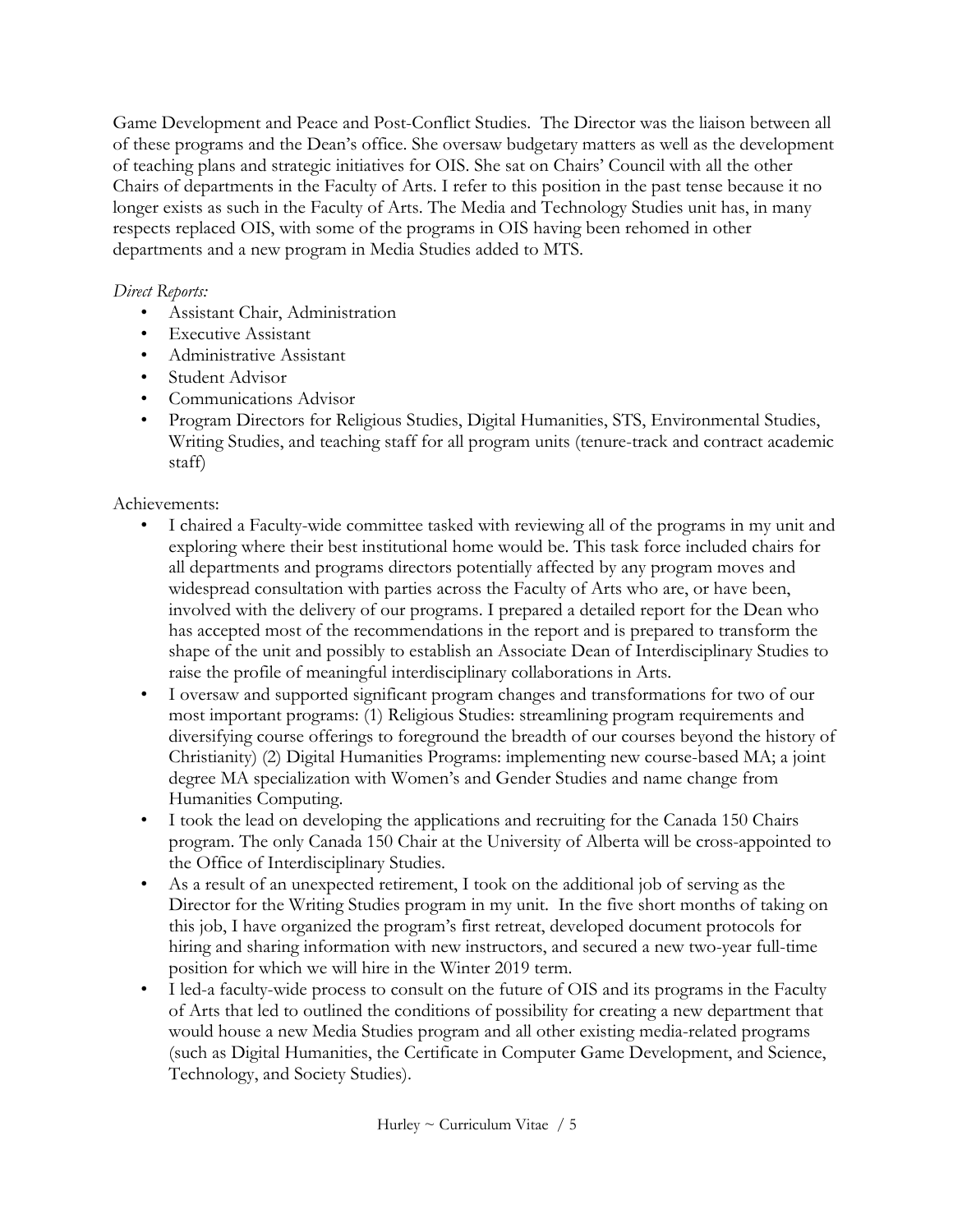## **Research at the Intersections of Gender: University of Albert Signature Research Area Codesigned with Sara Dorow (Sociology) , Lois Harder (Political Science), and Susanne Luhmann (Women's and Gender Studies). 2017-19**

*Context and Responsibilities* In 2016, the University of Albertued a call for proposals to identify its "Signature Areas" of research and teaching excellence. We built the case that the University of Alberta possesses uncommon and often unheralded strengths in gender-themes and intersectional research (more broadly) across all faculties of the university. We applied for an interdisciplinary research grant from the Kuhl Institute for Advanced Study (\$90,000) to make this diverse network of researchers visible to each other and available for collaboration and consultation. This initiative involved extensive consultations with faculty members across the university (including not just Arts, but Engineering, Medicine, Nursing—and participation from every single Faculty on campus). It involved developing an elaborate proposal, presenting that proposal (in various iterations, to various audiences) to the Signature Area Development Panel, to the Councils of Deans, and one-on-one to the Provost and two successive Vice Presidents-Research. We are pleased to have foregrounded questions of diversity, intersectionality, and all vectors of social belonging in the research and teaching agenda of the university, complementing the UofA's approach to Equity, Diversity, and Inclusion initiatives at the Human Resources level.

### *Direct Reports*

- Two Project Coordinators (co-supervised by the team leads)
- One Research Assistant

## *Achievements*:

- I wrote and conceptualized most of the RIG documents, both for the grant and for the successful signature area application.
- RIG was 1 of 3 Signature Areas selected from the pool of more than 50 applications.
- RIG makes visible the multi-disciplinary breadth and depth of intersectional and genderthemed research at the University of Alberta.
- RIG aligns university with tri-council and provincial funding programs that call for increased diversity at the level of research design and scholarly representation.
- RIG supports and complements Equity, Diversity, and Inclusion initiatives, which are often undertaken from a primarily Human Resource perspective, with academic considerations of research and pedagogical design.
- The team built university-wide buy-in from faculty and students from diverse disciplines
- We are now positioned to launch a \$30-million advancement campaign toward the establishment of an Institute for Intersectional Feminist Research at the University of Alberta

## **Canada-150 Chair Application and Development: Summer 2017 (Professor Deb Verhoeven will assume her Canada 150 Chair on April 2019)**

*Context, Responsibilities, and Achievements:* The very first meeting I called as Senior Director of the Office of Interdisciplinary Studies was a meeting to discuss possible opportunities for Canada 150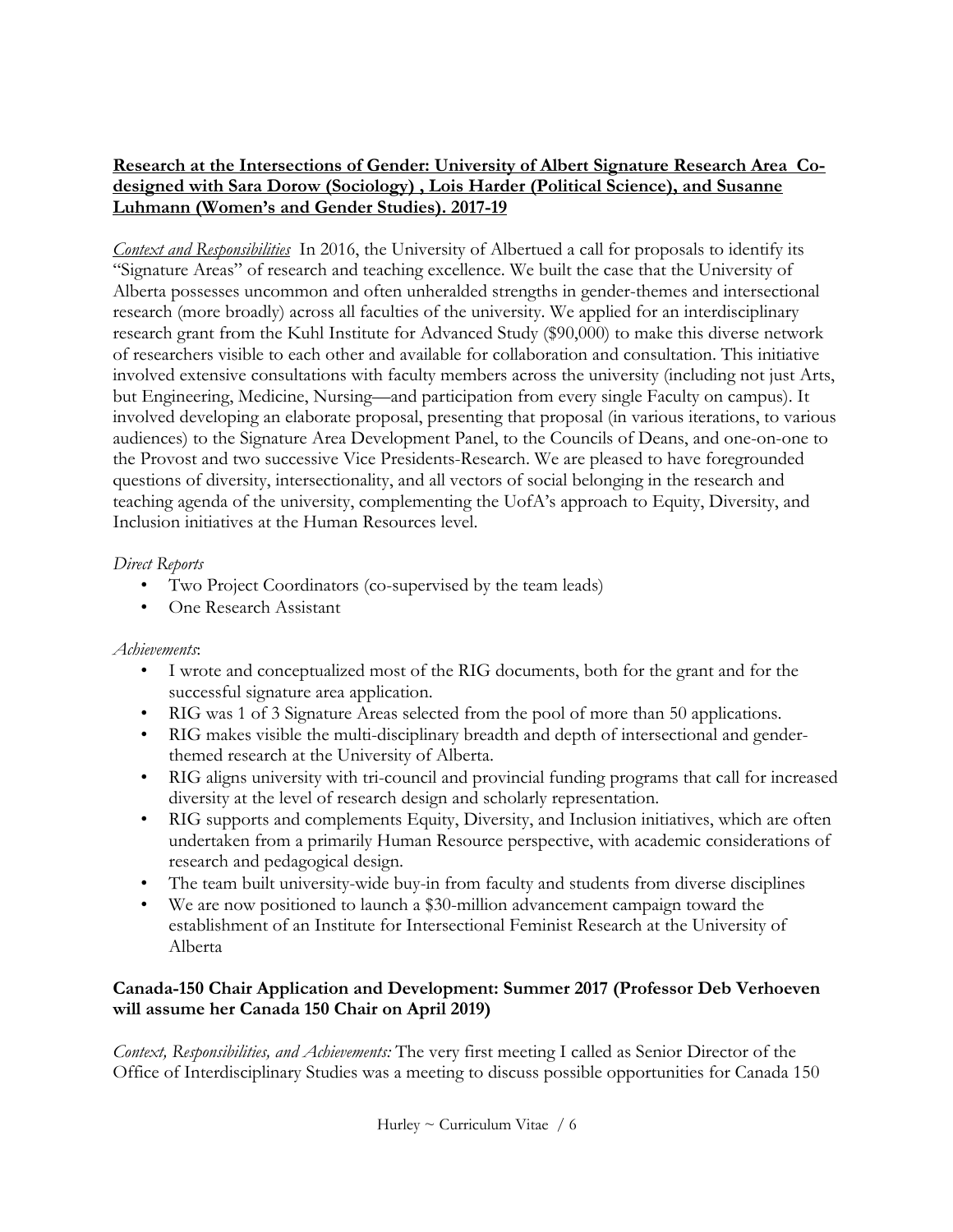Chair applications from the Faculty of Arts at the University of Alberta. This meeting included the Associate Dean Research, members of the RIG team, and members of the Digital Humanities program in my unit. We worked quickly to identify potential candidates, gauge their interest, and assemble applications for the internal process. I was responsible for contacting Deb Verhoeven, for taking the lead on writing the research case for the application documents (the Associate Dean Research wrote the institutional sections). I was also responsible for pressing the issue with the Vice-Dean to work every angle we could to make a feminist hire here for an internationally renowned scholar whose child-care commitments required that we work creatively to help her manage her family commitments. Our successful application nominating Deb Verhoeven for a Canada Research Chair, combined with our successful negotiation strategy to finalize her contract, has resulted in the only successful Canada 150 Chair that the University of Alberta received.

## **Vice-President, Association of Canadian College and University Teachers of English (ACCUTE), July 2012-14**

*Context and Responsibilities:* This is an elected position to the executive of the national governing body for English professors across Canada. Duties include the following: organizing our national conference at the Congress of Humanities and Social Sciences; preparing budget documents for the organization; doing advocacy work with the Federation of the Humanities and in public venues; supervising staff and RAs; preparing grant applications to support keynote speakers; communicating with members via e-mail, on our website, and through regular newsletters; maintaining membership lists; organizing social events to bring our members together at Congress (including planning the legendary ACCUTE dance party and inaugurating ACCUTE's the wine and cheese research celebration). I was the first junior faculty member (pre-tenure) to have been elected to this position.

## *Direct Reports:*

- Office Coordinator
- Two Research Assistants

## *Achievements:*

- I led the organization's transition to a new online payment system, established by the Federation of Humanities and Social Sciences. This was a challenging time because the transition meant that memberships at ACCUTE took a long time to become up to date and we could not accurately predict our finances for the first year. These were lean budget times and we had to lead and aggressive campaign to get our numbers (and our coffers) back in good order.
- Organized two ACCUTE annual conferences as part of the Congress of Humanities and Social Sciences.
- Recruited a new team from Dalhousie University to take over the organization when our term was over.

## **Co-Founder: Faculty of Arts Undergraduate Feminist, Gender, and Sexuality Studies Conference**

Susanne Luhmann (Women's and Gender Studies) and I organized the inaugural conference for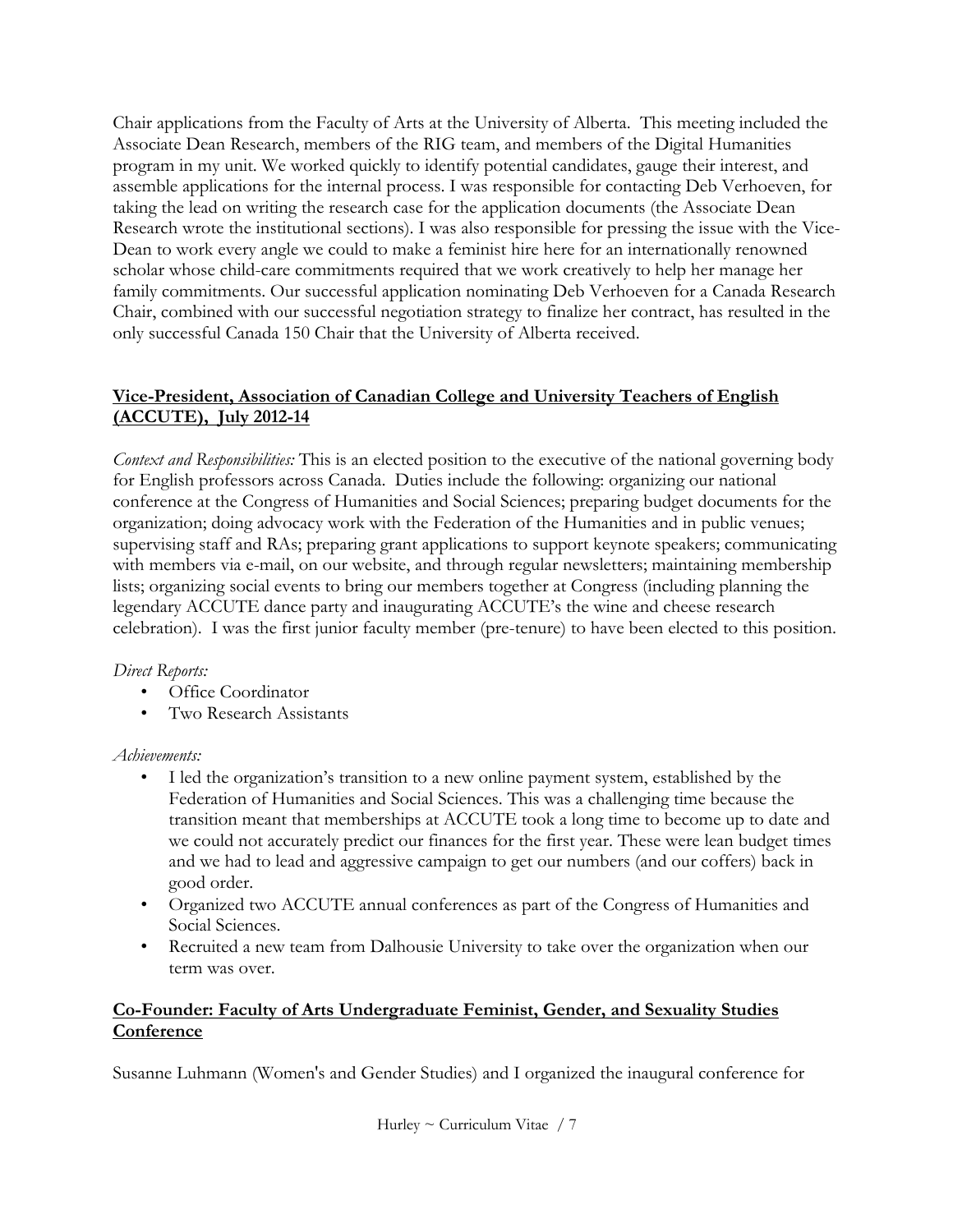undergraduate students across the Faculty of Arts in February 2011, which has since become an annual event that brings together undergraduate students from across the Faculty working in the field of feminist, gender, and sexuality studies. Presenters are invited to share their work based on recommendations from faculty whose students have done exceptional work in courses across the Faculty of Arts and beyond. We also invite graduate students from across the faculty to serve as respondents to the undergraduate student work, creating opportunities for them as well to develop pedagogical skills of engagement in public settings. Each year, the students report this event as a strong success: one of the highlights of their undergraduate careers.

### **Communications Director and Member of Collective Bargaining Team, CUPE 3912**

*Context and Achievements:* During the years from 1996-2003, I was an active member of the CUPE 3912 local, which represented part-time university faculty members in three different Halifax universities (Mount St. Vincent, St Mary's, and Dalhousie). I served for three years during this as Communications Director for the local and served as well as a member of the bargaining team that negotiated collective agreements at MSVU and SMU. In each of those collective bargaining contexts, the local took a strike vote and a strike was ultimately averted through successful bargaining. Effective communications through email and the union's newsletter were central to our efforts.

## **RESEARCH**

### **PUBLICATIONS**

### 1) MONOGRAPH

*Circulating Queerness: Before the Gay and Lesbian Novel.* Minneapolis: University of Minnesota Press, 2018.

- *Honourable Mention for the Robert K. Martin Prize,* Canadian Association for American Studies
- One chapter of this book, "Acquired Queerness: The Sexual Life and Afterlife of *Typee* was awarded the Hennig Cohen Prize from the Melville Society for best essay or book chapter published on Herman Melville in 2018—awarded in January 2020.

2) CO-EDITED BOOK

*Curiouser: On the Queerness of Children* (with Steven Bruhm). Minneapolis: University of Minnesota Press, 2004.

3) EDITED JOURNAL ISSUE

"Childhood and Its Discontents." Special Issue of *ESC: English Studies in Canada*. 38.3-4. Ed. and "Introduction" 1-24. (Double Issue: 330 pp. total)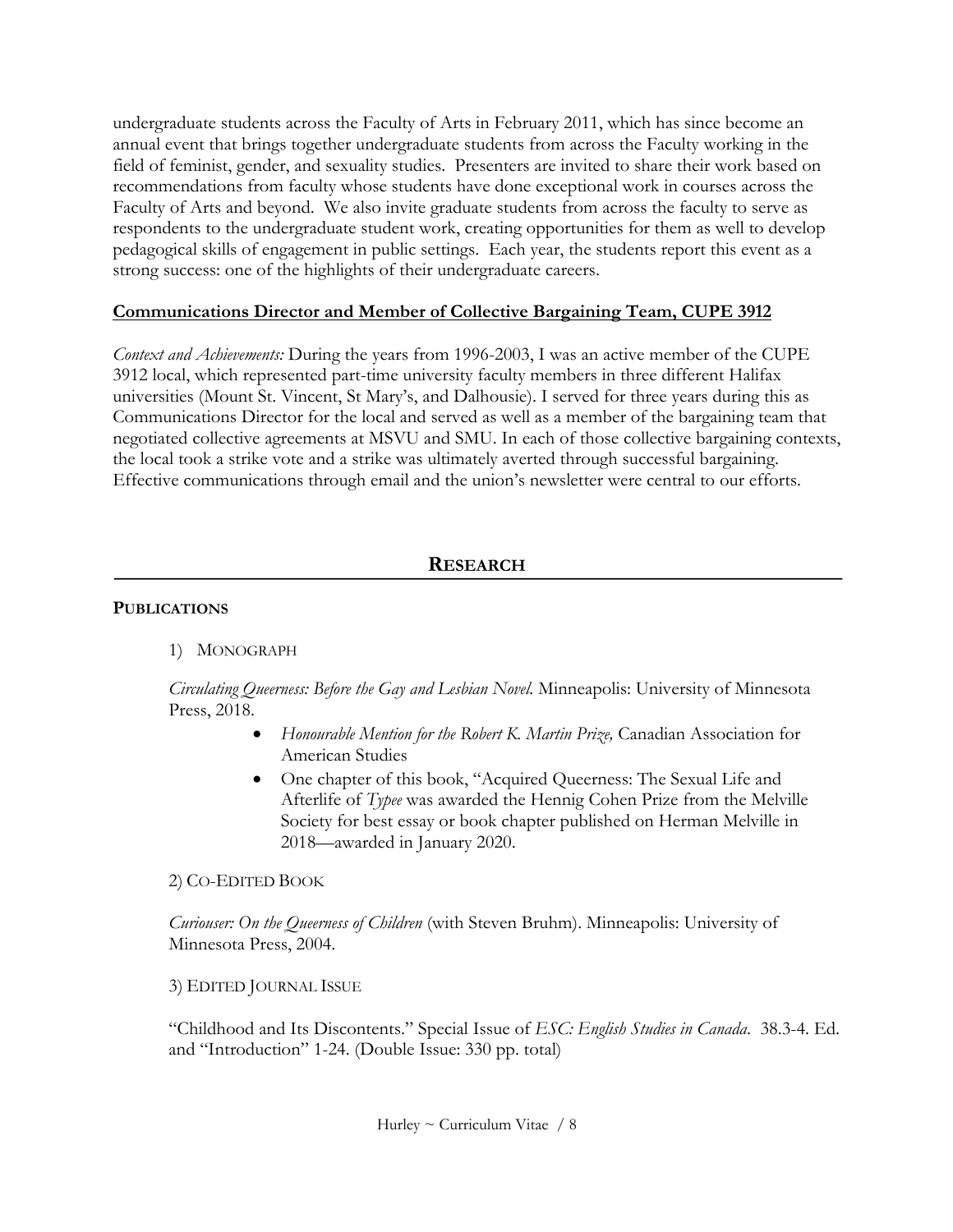4) JOURNAL ARTICLES (ALL PEER-REVIEWED)

"*Typee* and the Making of Adult Innocence" *SAF: Studies in American Fiction..* Spring 2019. 31- 54.

"Pornocracy's Queer Circulations" *Cultural Critique* 100 (Summer 2018): 157-75.

"Reproduction/Non-Reproduction" *Jeunesse: Young People. Texts. Cultures.* 7.2 (2015): 148-161.

"Childhood and Its Discontents: An Introduction" *Childhood and Its Discontents. (Special Double Issue) ESC: English Studies in Canada.* 38.3-4. 1-24.

"The Perversions of Children's Literature." *Jeunesse: Young People, Texts, Cultures*. 3.2 (Winter 2011): 118-32.

"The Queer Traffic in Literature, Or Reading Anthologically" *ESC: English Studies in Canada.*  36.1 (March 2010): 81-108. (Winner of the F.E.L. Priestly Prize, 2012)

"Lyric Pronouncements, the Cachet of the Offended Reader, and the Limits of 'The Public Good.'" *English Studies in Canada*. 29:3-4 (December 2003): 40-51.

"Soliloquy 'Lately Spoken at the African Theatre': Race and the Public Sphere in New York City, 1821" *American Literature* 73.1 (March 2001): 1-46. Co-authored with Michael Warner, Luis Iglesias, Sonia Di Loreto, Jeff Scraba, and Sandra Young. (Foerster Prize for best essay in *American Literature* 2003)

### 4) BOOK CHAPTERS

(in submission) "Talking to Children: Enigmatic Signifiers and Sexuality Afterwards" in *The Queerness of Childhood: Essays from the Other Side of the Looking Glass*. Eds. Anna Fishzon and Emma Lieber*.*

(in submission) "Children's Literature as Enigmatic Signifier: The Queer Non-Places of Literatures for Young People" Eds. Kenneth Kidd and Derritt Mason

(accepted and forthcoming Fall 2021) "Kidless Lit and Spoils of Non-Reproduction" in *Queer Kinship: Erotic Affinities and the Politics of Belonging*. Ed Tyler Bradway and Elizabeth Freeman. Duke University Press.

"The Little Transgender Mermaid: A Shape-Shifting Tale." *Seriality and Young People's Texts: The Compulsion to Repeat.* Ed. Mavis Reimer et al. Palgrave, 2014. 258-80.

"Alice Lost and Found: A Queer Book History." *Textual Transformations of Children's Literature*. Ed. Benjamin Lebfevre. New York: Routledge, 2012. 101-125.

with Susanne Luhmann. "The Capital 'I': Feminism, Language, Circulation." *Punkt, Punkt,*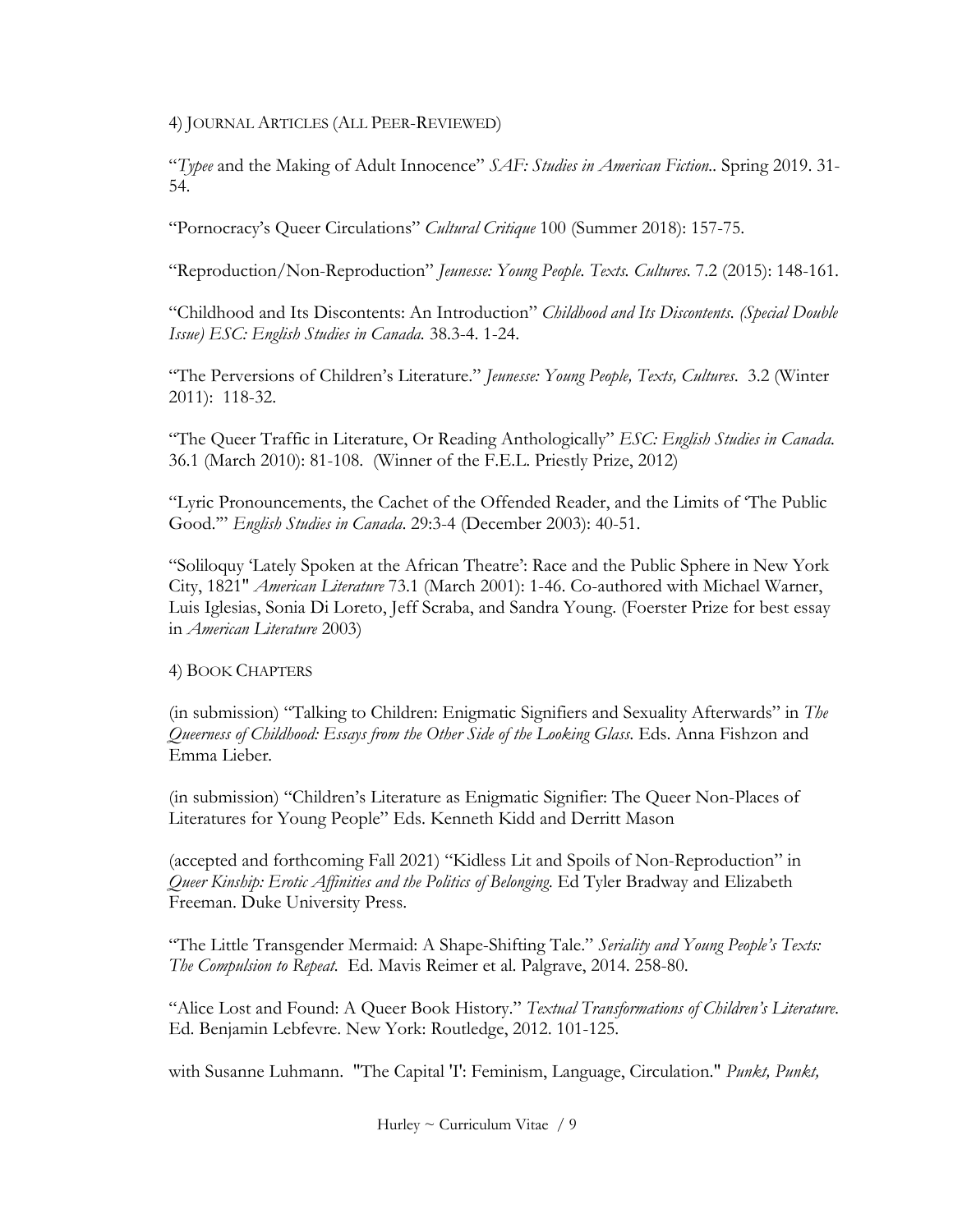*Komma, Strich? Geste, Gestalt, Bedeutug philosophischer Zeichenzetsung*. [*Period, Period, Comma, Hyphen? Gesture, Figure, and the Philosophical Meaning of Punctuation.]* Editors Christine Abbt and Tim Kammasch. Bielefeld: transcript, 2009. 215-32.

"Henry James and the Sexuality of Literature: Before and Beyond Queer Theory." *The Blackwell Companion to Henry James*. Ed. Greg Zacharias. Oxford: Wiley-Blackwell, 2008. 309- 23.

5) ENCYCLOPEDIA ENTRIES

"Queer Studies" *SAGE Encyclopedia of Children and Childhood Studies*. Online. Spring 2019.

6) BOOK REVIEWS (NON PEER-REVIEWED)

Jean Bobby Noble. *Sons of the Movement: FtMs Risking Incoherence on a Post-Queer Cultural Landscape*. In *Atlantis: A Women's Studies Journal*. Spring 2007. 31.2.

Kathleen Weiler, ed. *Feminist Engagements: Reading, Resisting, and Revisioning Male Theorists in Education and Cultural Studies*. In *Atlantis a Women's Studies Journal.* Fall 2003. 27:3.

#### **UNDER REVIEW**

1) ARTICLES

(with Brianna Wells). "Pip Goes to the Opera"

The article is the result of a collaborative research project with my graduate student, Brianna Wells. Stemming from our interest in understanding what *Moby-Dick* does for opera's circulation and what opera does for Moby Dick's circulation, we focalize these interests through a reading of the staging of Melville's Pip. Little scholarly commentary is devoted to Pip and yet the opera makes him a centrally dramatic figure through whom the politics of voice, embodiment, and operatic production are staged. The research and writing work for this project is evenly divided, as each of us brings different expertise to an analysis of the recent launch of Moby Dick as an opera. This essay has received readers' reports and will be re-submitted to *American Literature*.

#### **IN PREPARATION**

1) MONOGRAPHS

*Children's Literature as Enigmatic Signifier* 

Hurley  $\sim$  Curriculum Vitae / 10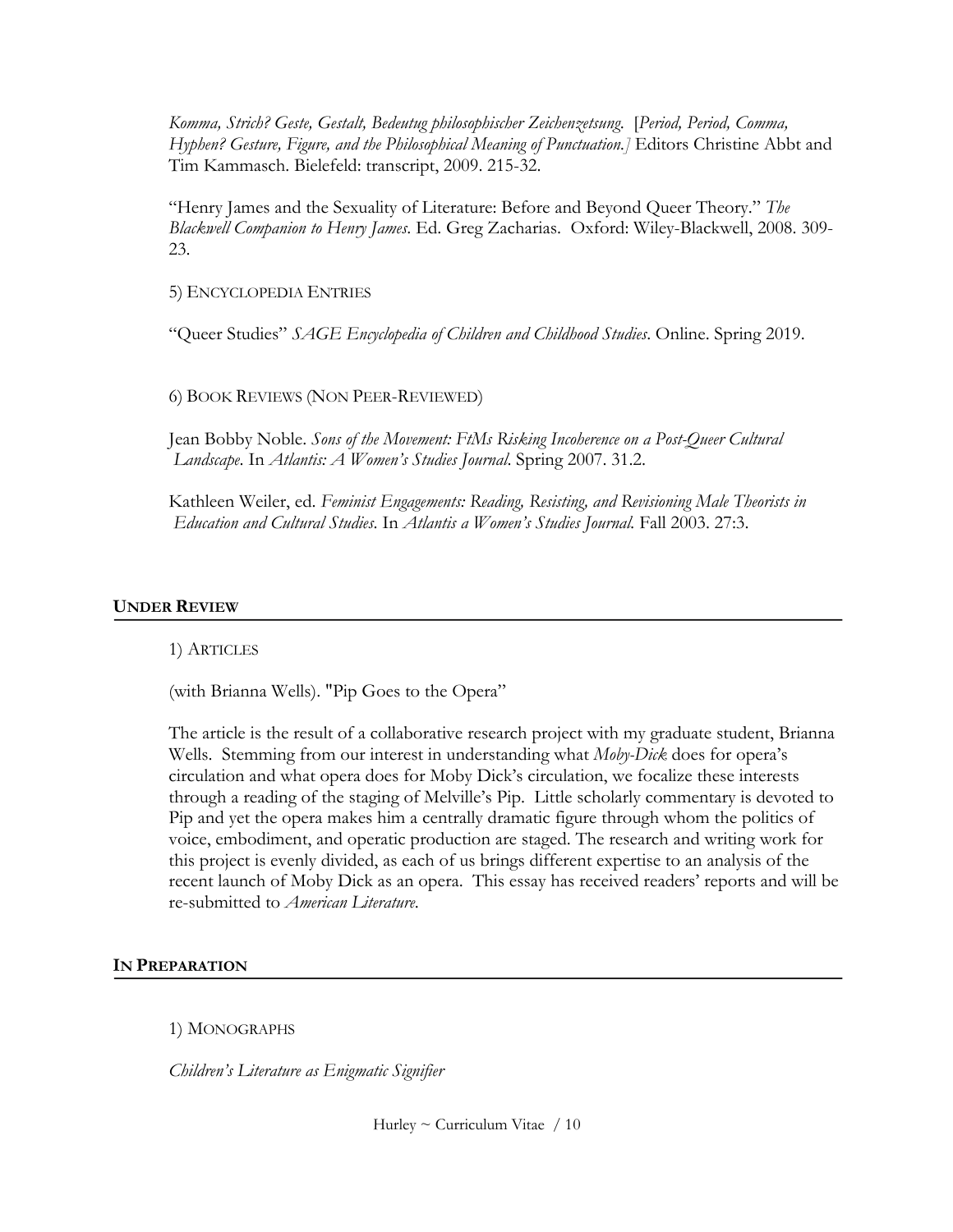This book project brings together my recent work on the queer recirculations of children's literature. Building on my essay "The Perversions of Children's Literature," the book examines the reading practices and recirculations of children's literature in American context that expose the genre's limits and possibilities for children whose lives are not reflected in the texts typically addressed to them. I read the recursive treatment of children's literature's engagement with sexuality in terms of Jean Laplanche's concept of the enigmatic signifier. The University of Minnesota Press has already expressed interest in publishing this book.

#### *Kidless Lit*

This SSHRC-funded project takes as its point of departure the recent panics about declining birth rates in North America and the genres of writing produced in response to them. Considered in light of both global population demographics as well as resistance to the fetish of the child as the sine-qua non of reproduction itself, "kidless lit" might seem from the outset to name a narrative site of political refusal, where inhabiting the space of "shallowness" constitutes an assault on the overdetermined demands for unsustainable and utterly conventional reproduction. Without either refusing such a possibility or fixing "kidless lit" on the side of reproductive reproductive futurity, I explore the evolution of the concept of childlessness for the ways it might reorient our understanding of childhood as a site of experimentation in stranger sociability. Rather than spoiling relationships to childhood, biological non-reproduction positions us to denaturalize and thus reorient our still-prevailing view of the child as the sine qua non of reproduction itself.

### 3) CO-WRITTEN BOOK

### *Anti-Social Reproduction,* with Amy De'Ath (King's College London) and Sean O'Brien (Birkbeck)

This short book in preparation for the University of Minnesota's Forerunners series outlines the concept of "Anti-Social Reproduction" and explores a set of case studies that illustrate is traction for our contemporary moment. Anti-Social Reproduction (ASR) names a number of contradictory mechanisms by which the social fails to reproduce itself as such; or reproduces itself at the expense of the terms of sociability as usual; or creates the space in which seemingly anti-relational modes of being exceed their own negativity. Anti-social reproduction describes the violence of social reproduction itself, and the contradictory modes of living that persist in the dead ends of everyday life under capital. It also names, in turn, the psychic orientation toward these contradictory modes of living. In outlining the concept of Anti-Social Reproduction, our introduction to this short book will position the concept in response both to debates about queer theory's anti-social thesis and Marxistfeminism's engagement with social reproduction without resolving ASR into either alone (where the one supersedes the other) or merely treating them as the additive form of both together. We aim to illustrate how each of these approaches—the one psychoanalytic in its attention to the death drive's organization of social relations, the other Marxian in its focus on the ways in which social relations are form-determined by value—offers us purchase on the problem of non-reproduction and capitalism's seeming dead ends. The result is a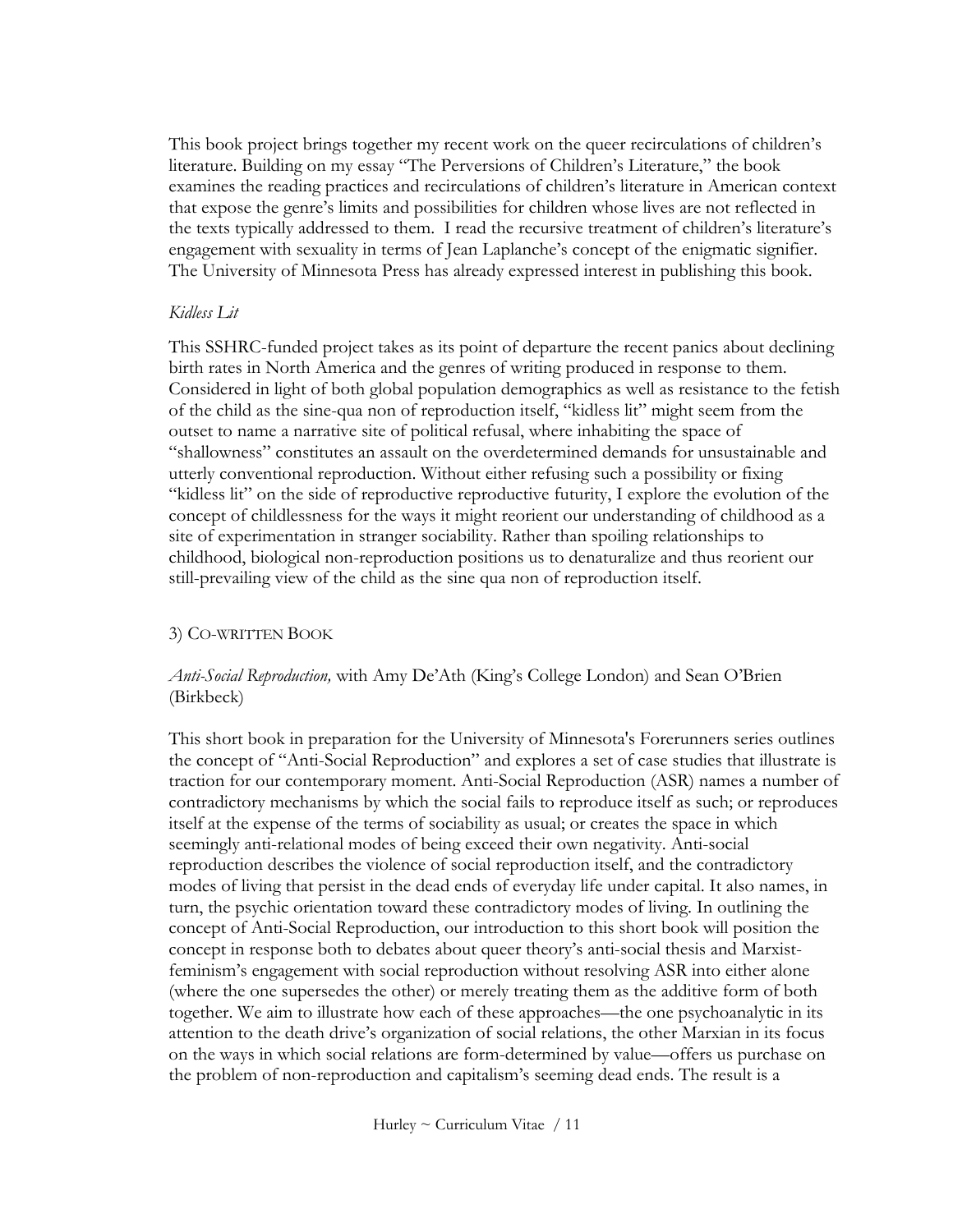concept that cannot be fully rationalized into either of these intellectual traditions and which helps us to understand both the structural constraints and political longings of the present as well as the temporal rhythms that make them intelligible. Our short treatise on Anti-Social Reproduction will lay out the historical antecedents of this concept from both vantage points more fully, while also attending carefully to the concept's own productivity.

### 3) ARTICLES

"Huck Finn At Risk"

This essay returns to the history of criticism on *The Adventures of Huckleberry Finn* (particularly the work of Leslie Fiedler, Christopher Looby, and Toni Morrison) to argue for a consideration of the rhetoric of risk within discourses of queer childhood. Risk is something usually to be avoided or ameliorated when it comes to children: when we talk of "at-risk children," often they are queer or otherwise socially disenfranchised children whom we want *not* to be at risk. But risk, is, I argue, central to Twain's novel and also central to the conceptual history of queer theory. In moving too quickly past risk, we fly too quickly past its complications, in effect reconstituting precisely the kind of "innocent homosexuality" thesis that Fiedler posited and which Looby so eloquently dismantled. I argue that what is so remarkable about Twain's novel is its complex treatment of the language of risk. I have delivered different versions of this essay twice already as conference papers.

### **GRANTS, AWARDS, AND FELLOWSHIPS**

### 1) GRANTS

*In submission/preparation*:

Canada Foundation for Innovation Grant: The Reparative Infrastructure Networked Cluster (with Deb Verhoeven and Sean Gouglas)

SSHRC Insight Grant (team submission—Co-investigator): "Beyond Extractivism: Indigeneity, Intersectionality, and Relational Knowledge Production"

#### *Ongoing*

- 2021 Women's and Gender Equality Canada (WAGE—Govt of Canada): "Environmental Scan of Alberta Service Providers Defined by Intersectional Metrics" PI: Dr. Bukola Salami (\$40,000)
- 2021 Worldwide Universities Network: "Intersectional Methodologies Network" PI: Dr. Bukola Salami (€10,000)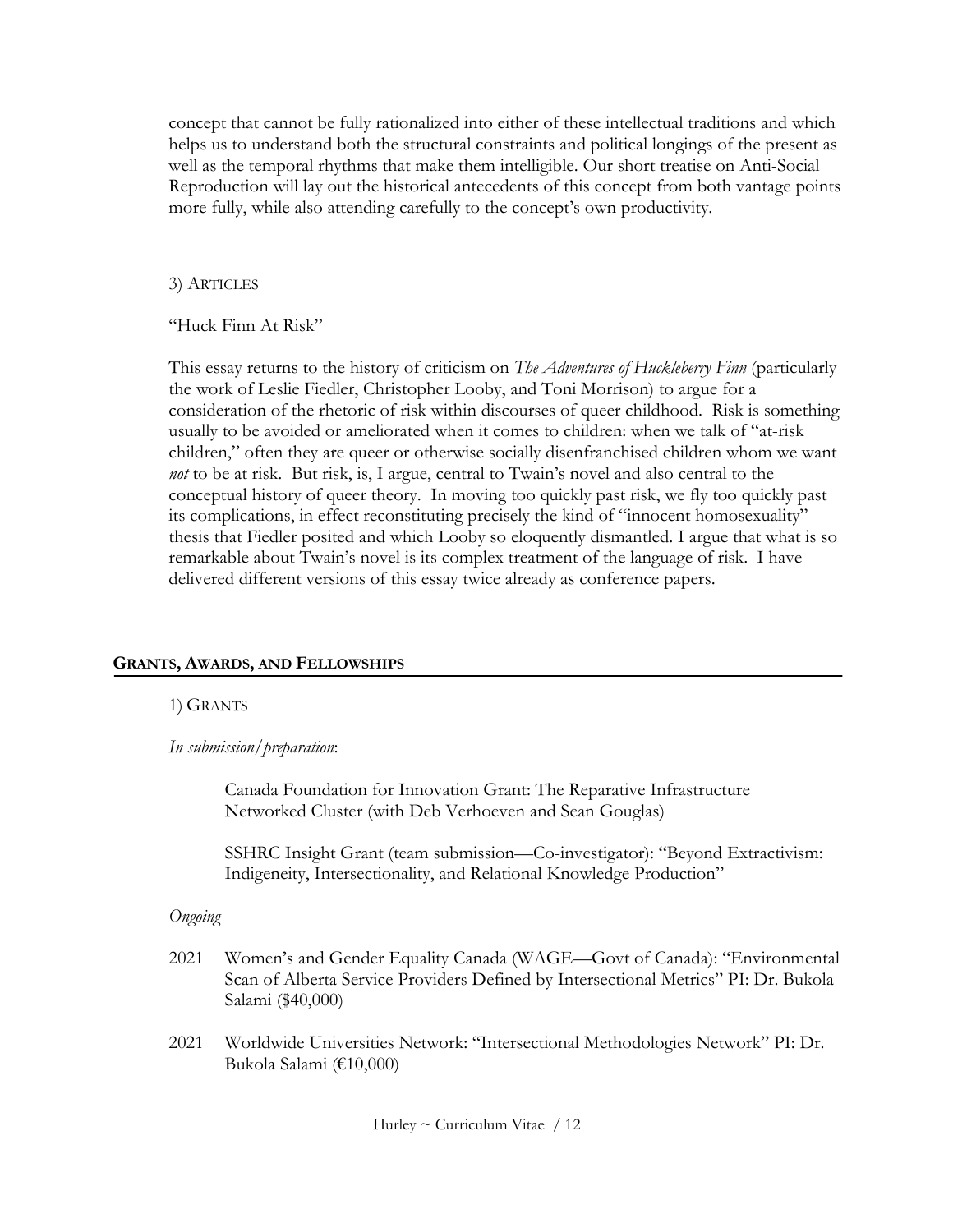- 2020 SSHRC Insight Grant (Primary Investigator): "Kidless Lit: Children, Childlessness, and Minor Kinship Forms" (\$106,000)
- 2019 Teaching and Learning Enhancement Fund (TLEF): Grant to establish a journal for student writing for the Writing Studies Program at the University of Alberta. Amount: \$9000 (I am the PI for this grant, but the project was developed and led by Contract Academic faculty in the Writing Studies Program, neither of whom could be a PI on her own according to the fund guidelines.)
- 2016 Kuhl Instituted for Advanced Studies (KIAS) Cluster Grant: "Research at the Intersections of Gender" PI: Susanne Luhmann. Amount: \$90,000. (My involvement with this application included drafting and conceptualizing the proposal.)

#### *Completed*

- 2016-17 SSHRC Connections Grant (co-investigator) "Youngsters: On the Cultures of Children and Youth" 2016-17. PI: Stuart Poyntz. \$21,000
- 2014-16 SSHRC Connections Grant (co-investigator) "American Circuits, American Secrets" PI: Michael O'Driscoll. \$24,742
- 2014 "Distributed Intimacies." Grant from the Teaching and Learning Enhancement Fund (TLEF) to attend the Banff Research in Culture event from May 26-June 13, 2014. \$3,023.00
- 2011-14 "Seeking, Hiding, Queering, Finding: The Queer Child in American Literary History." Social Science and Humanities Research Council of Canada: Standard Research Grant. 2011-2014. \$20,602
- 2010 "The Child of Circulation in American Literature." 4A Award from the VP Academic (SSHRCC SRG Competition) \$7500
- 2010 EFF Special Equipment Grant, Faculty of Arts, \$10,486

#### *Developed and Submitted but Unsuccessful because of it was deemed not to be resource neutral*

"Doing the Dissertation Together." Teaching and Leaning Enhancement Fund application. Fall 2012

I was the primary investigator on a collaborative grant application between the Departments of English and Film Studies and the Modern Languages and Cultural Studies as well as the Faculty of Extension. We developed a model of collaborative dissertation writing designed to run as a pilot study between the two departments. The funding committee was ultimately divided about the extent to which such a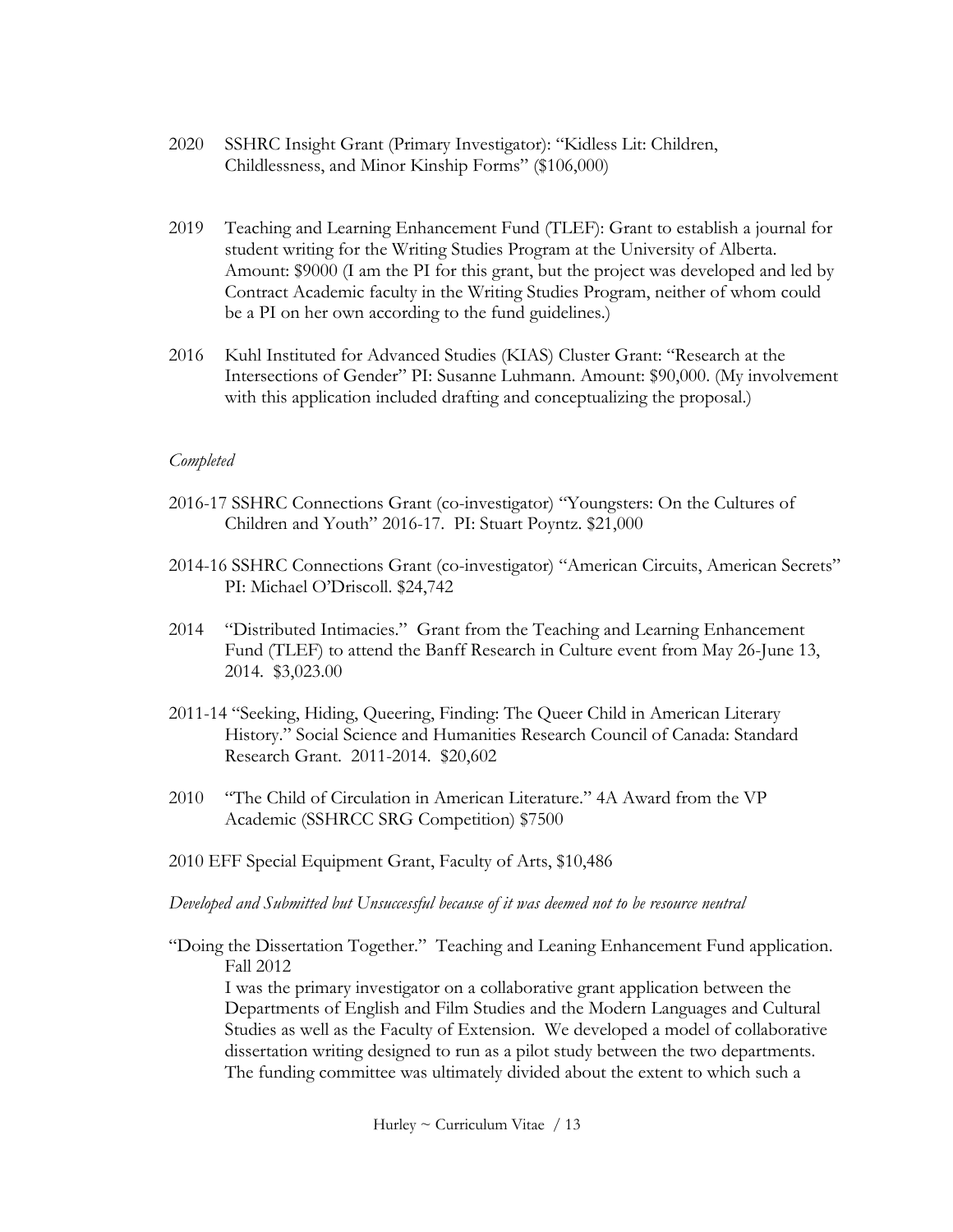project could be sustained in the long term if it were successful. I include this application here not only as evidence of collaborative grant writing but because the work of thinking this project through has also been instrumental to my own successful development of a model of running the Writing Workshop in my department for second-year PhD students in the process of writing their Long Thesis Proposals (in workshop format) in order to go to candidacy.

- 2) AWARDS
- 2020 Hennig Cohen Prize for best essay or book chapter published in 2018 on Herman Melville. Awarded by the Melville Society at the 2020 Modern Languages Association Conference in Seattle, January 2020. Awarded for: "Acquired Queerness: The Sexual Life and Afterlife of *Typee*" in *Circulating Queerness: Before the Gay and Lesbian Novel*  (Minnesota 2018).
- 2019 Honourable Mention: Robert K. Martin Book Prize from the Canadian Association for American Studies. *Circulating Queerness: Before the Gay and Lesbian Novel* (Minnesota 2018).
- 2018 Academic Women's Association: Co-winner "Woman of the Year" (with Sara Dorow, Lois Harder, and Susanne Luhmann) for successful development of Research at the Intersections of Gender
- 2012 F.E.L. Priestley Prize for the best essay published in *English Studies in Canada*, Vol. 36: "The Queer Traffic in Literature; or, Reading Anthologically"
- 2003 Foerster Prize (co-winner) for best essay in American "Soliloquy 'Lately Spoken at the African Theatre': Race and the Public Sphere in New York City, 1821" *American Literature,* 2003
- 1995 Valedictorian, Mount Saint Vincent University
- 1995 Windsor Flash Award (highest aggregate among varsity athletes) Mount St. Vincent University
- 1995 Sr Marie Agnes Prize in English, Department of English, Mount St. Vincent University
- 1995 Beryl Rowland Book Prize in English, Department of English, Mount St. Vincent University
- 3) FELLOWSHIPS AND SCHOLARSHIPS
- 2007 Killam Postdoctoral Fellowship, University of Alberta, 2007-2009: \$40,000/yr
- 2008 American Antiquarian Society and Association for Eighteenth-Century Studies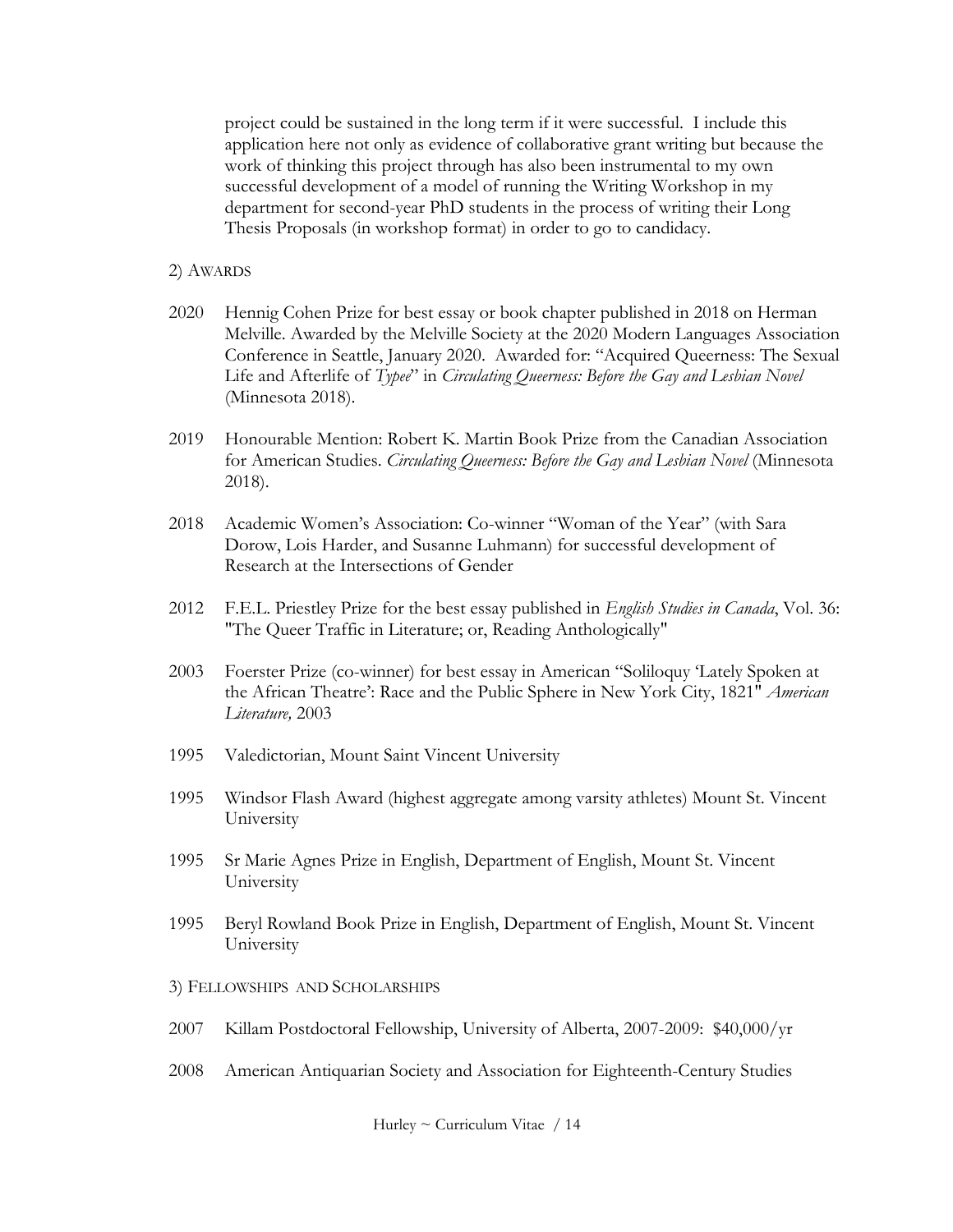Fellowship, Fall 2008: \$1000

| 2006       |  | Mellon Fellowship: Problems in Historical Interpretation, Rutgers University, Fall<br>2006. \$4000                |
|------------|--|-------------------------------------------------------------------------------------------------------------------|
| 2006       |  | Mellon Fellowship: Cornell School of Criticism and Theory (awarded by Rutgers<br>University), Summer 2006. \$8000 |
| $2003 - 6$ |  | Teaching Assistantship, Rutgers University                                                                        |
| 1997-2002  |  | Social Sciences and Humanities Research Council of Canada Doctoral<br>Research Fellowship                         |
| 1997-2002  |  | Russell Graduate Fellowship, Rutgers University                                                                   |
| 1995-96    |  | Teaching Assistantship, University of Western Ontario                                                             |
| 1995-96    |  | Special University Scholarship, University of Western Ontario                                                     |
| 1994-95    |  | Paul MacIsaac Scholarship for English at Mount St. Vincent University                                             |
| 1993-94    |  | Beta Sigma Phi Scholarship Mount St. Vincent University                                                           |
| 1993-94    |  | Merit Scholarship Mount Saint Vincent University                                                                  |
| 1992-93    |  | Nancy Logan Scholarship at Mount Saint Vincent University                                                         |
| 1991-92    |  | Entrance Scholarship at Mount Saint Vincent University                                                            |

### **INVITED LECTURES**

 $\zeta\,\zeta$ 

"Children's Literature as Enigmatic Signifier" Invited Talk, University of Toronto. 09 November 2016.

"Kidless Lit: Non-Reproduction and the Spoils of Childhood." Feminist Speakers' Series, University of Alberta. 29 January 2016.

"Queer Theory and the Risks of Childhood" Invited Lecture as part of the Strobe Lecture Series, University of Alabama, Tuscaloosa. 18 March 2014.

"The Queer Non-Worlds of Children's Literature."

• Invited presentation at the Symposium for the Association for Research in the Cultures of Young People. Simon Fraser University, Vancouver, BC. 07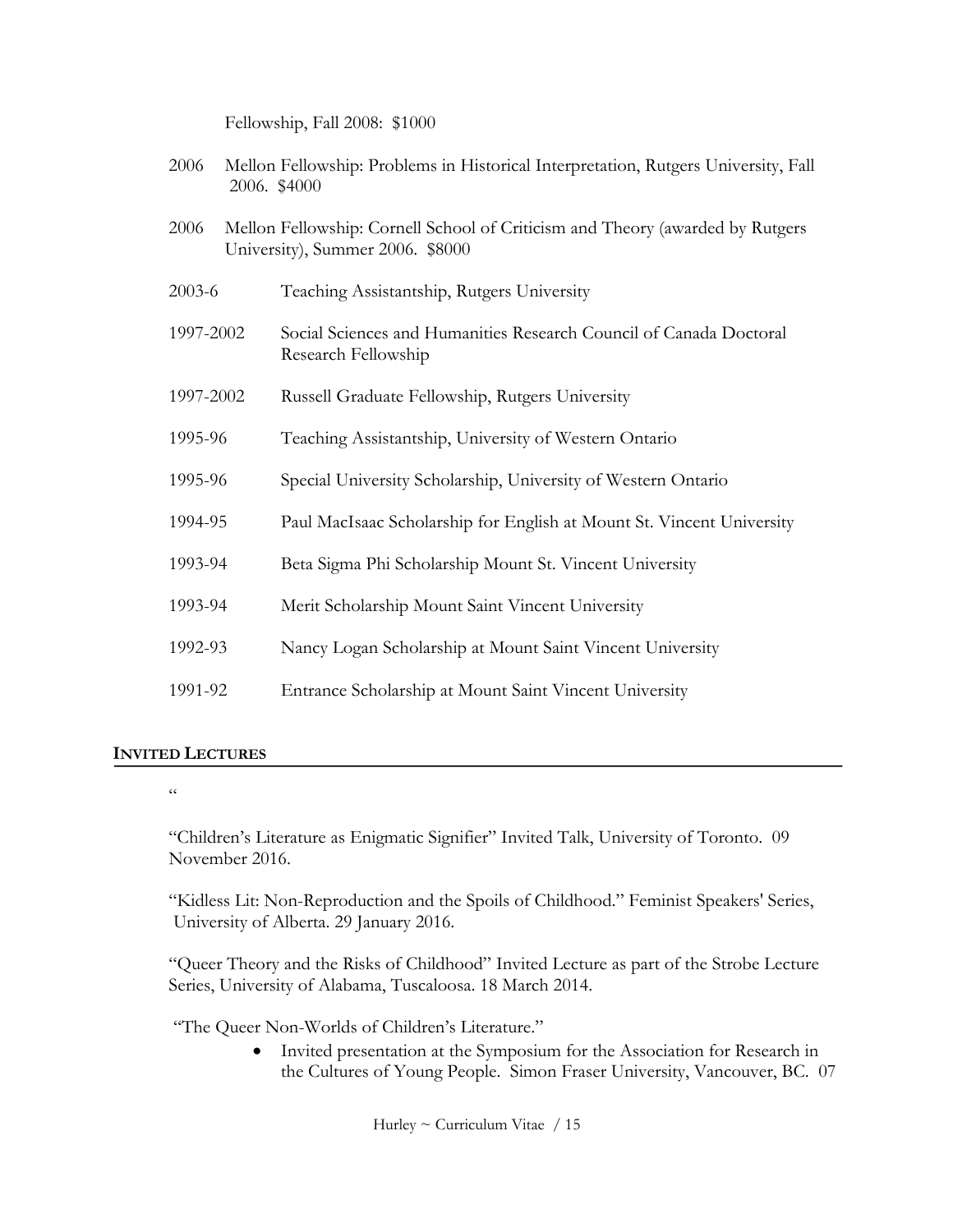March 2014.

• Invited presentation at Worlds of Wonder: The Queerness of Childhood Interdisciplinary Workshop at Williams College, Williamstown, MA. 3-5 May, 2013.

"The Little Transgender Mermaid: A Shape-Shifting Tale"

I have been invited to present this work to a wide range of audiences. I initially gave this paper at the ACCUTE conference at Concordia University in May 2011. It was not an invited lecture at that conference, but the invitations to present this work seem to have stemmed from that initial conference paper presentation. The material at the heart of this project has been prepared for presentations ranging from 10 minutes to one hour in length. The details of each invited presentation are here below:

- Invited Lecture to the English Undergraduate Students Association, The University of Alberta. 18 October 2011.
- Invited Lecture as part of the "Living With Our Selves: Conversations on Sex, Gender and Sexuality" Speakers' Series at University of Alberta, Augustana Campus. 04 November 2011. (one of two different talks I delivered as part of this series on November 4, 2011. See below for the second.)
- Invited Presentation at the Inside-Out Speakers Series, Institute for Sexual Minority Studies, University of Alberta. 15 March 2012.
- Invited Speaker as part of the "ReSoundingly Queer Conference at Cornell University." 29 March 2012.
- Invited Speaker and Workshop Participant. "Narrative and Repetition: A Symposium." University of Winnipeg. 09 June 2011.
- $\bullet$  .

"Theory and the Queering of Criticism." Invited Lecture as part of University of Alberta-- Augustana Campus's "Living With Our Selves: Conversations about Sex, Gender, and Sexuality" Speakers' Series. 04 November 2011. (Note: This was one of two different talks I was invited to deliver on the same day at Augustana.)

"Robert K. Martin's Kindness to Strangers." Invited Commentator on the panel "Robert K. Martin: In Memoriam" Association of Canadian College and University Teachers of English. Waterloo, Ontario. 28 May 201

Invited Panelist on "Gender Constructs, Expressions, and Reactions." The Status of Queer: An Altview Foundation Conference. Edmonton, AB. 28 April 2012. My contribution to this panel was a discussion of the stories we transform and circulate about transgender people

Invited Participant on the "Occupy Edmonton Roundtable." 26 October 2011. My presentation was not titled, as such, but spoke to the poetics of address in the public sphere as they relate to the Occupy movement. My remarks ran about 12 minutes.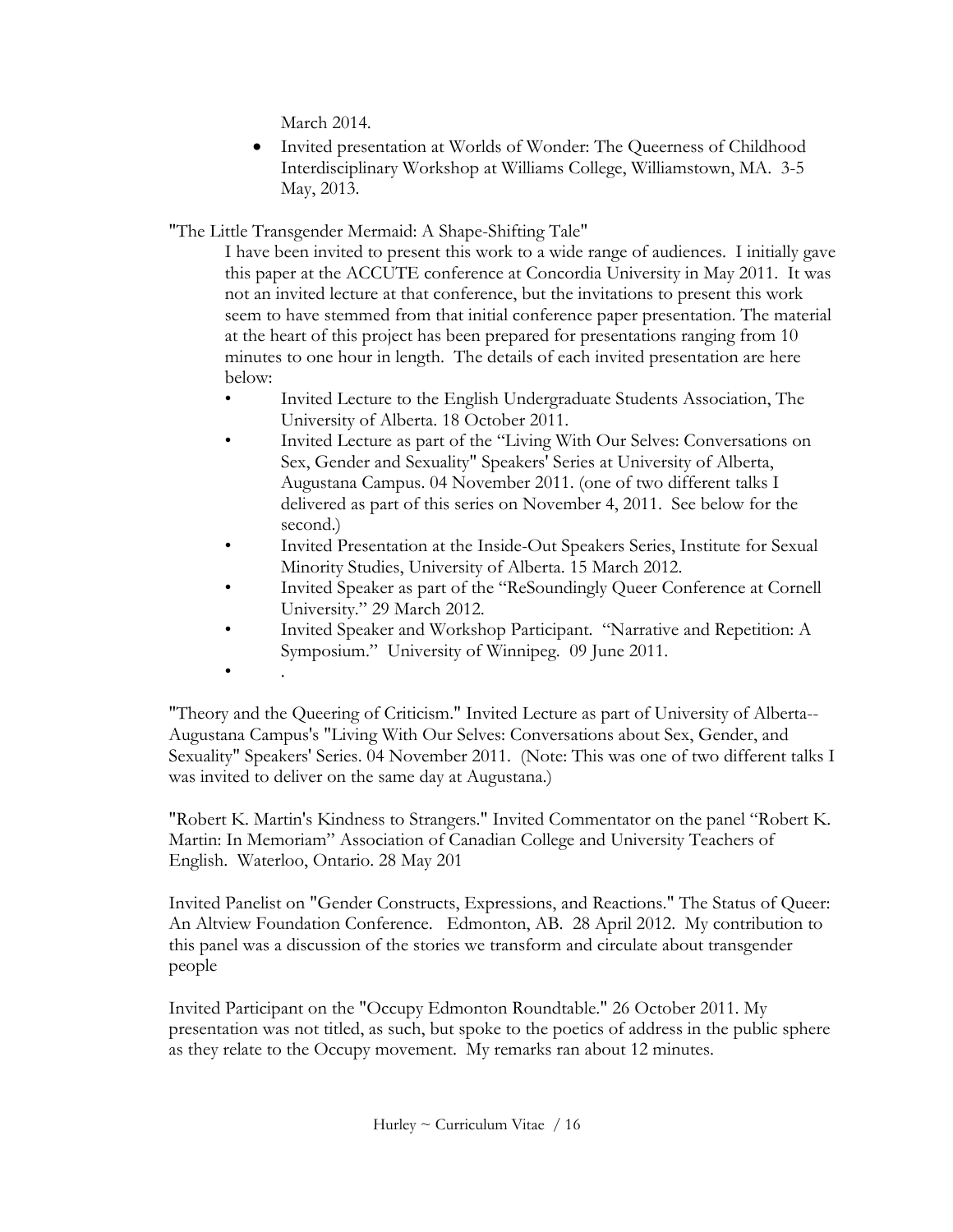"The Perversions of Children's Literature." Invited Panelist on "Theorizing Young People" Association for Research in the Cultures of Young People. Fredericton, NB. 01 June 2011.

"On Greg Urban and *Metaphysical Community.*" Admirations: Departmental Seminar Series. 03 November 2010.

## **CONFERENCE PAPERS**

"Kidless Lit" for "Queer Kinship After Critical Race Theory" American Studies Association annual conference. Honolulu, HI. 7-10 November 2019.

"The Other-Worldly Logic of Inner Life: Sexuality, Circulation, and Uranians" *Modernist Studies Association* Annual Conference, Toronto, ON 17-20 October 2019.

"Drawing Ambivalence: Toward the Psychoanalysis of Psychoanalysis in *Are You My Mother?"* ASAP: Association for the Study of the Arts of the Present, New Orleans, LA. March 2018.

"Cather's Burden: Toward A Demographic Reading of Non-Reproduction in the Prairies." C19 Americanists Conference, Alburquerque, NM. March 2018.

"Childhood and the Making of the Innocent Adult" C19 Americanists Conference, Albuquerque, NM. March 2018.

"Uranians" Modern Languages Association Conference, Philadelphia, PA 6 January 2017.

"The Political Life of Embarrassment: From *Schadenfreude* to *Fremdscham*." *Canadian*  Association of Women's and Gender Studies et Recherches Feministes*.* Congress of Humanities and Social Sciences. Calgary, Alberta. May 2016.

"Tropical Spinster Seeks Tender of Ground Squirrels: A Parable of the Old Maid in the American Short Story" Modern Languages Association Annual Convention, Austin, TX. January 2016.

Respondent to the conference panel "At the Intersections of 'Queer' and 'Youth,'" Association for Research in the Cultures of Young People. Congress of Humanities and Social Sciences. Calgary, AB. May 2016.

"Maternalism's Underbelly" New Maternalisms Symposium, University of Alberta. May 2016.

"*Typee* for Children and the Making of Adult Innocence." Presented as part of the seminar on Childish Forms at the American Comparative Literature Conference, Seattle Washington. March, 2015.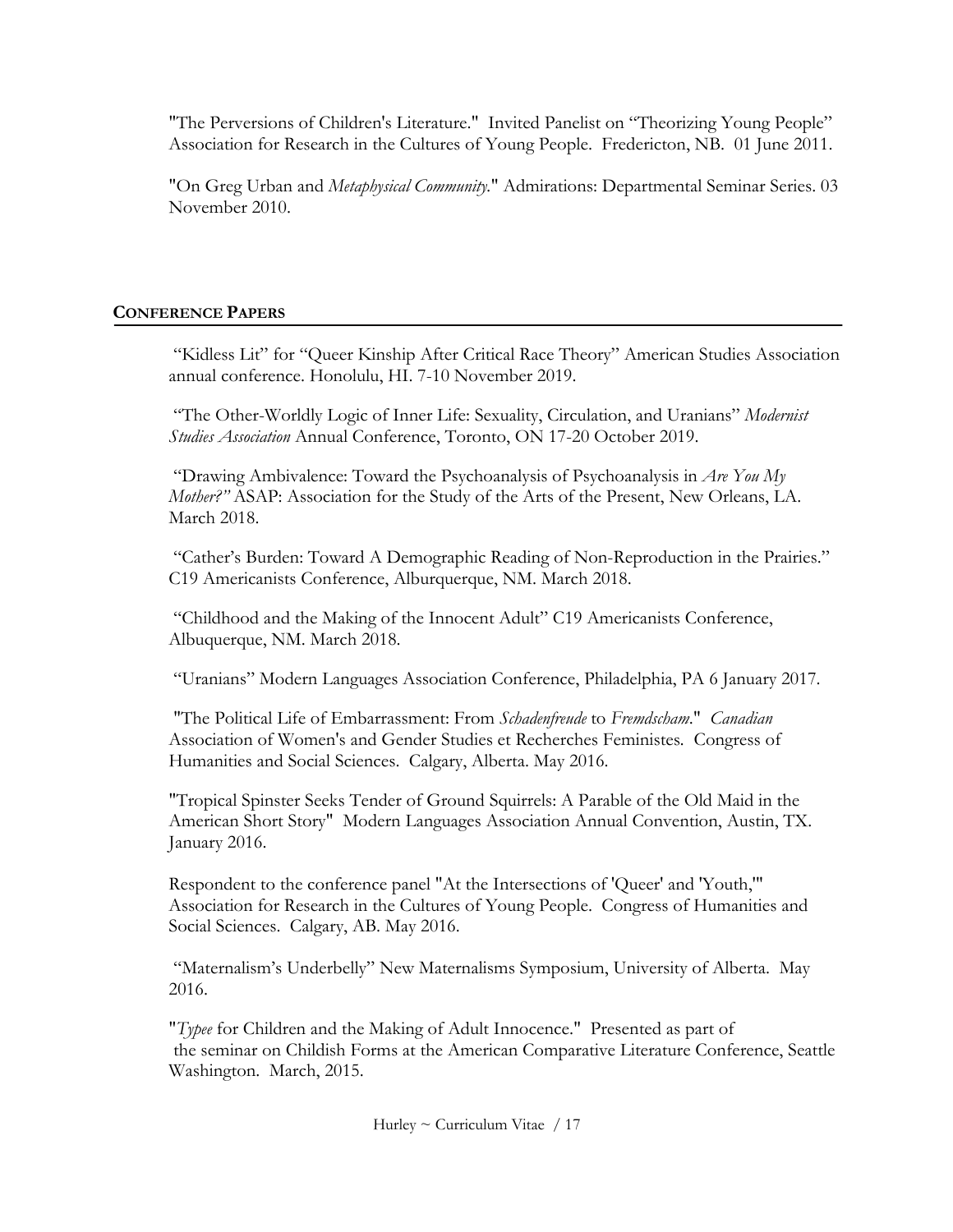"Other People's Children: Anti-Capitalist Parables of Non-Reproduction." Presented at the annual conference for the Association of Canadian College and University Teachers of English, Congress, Ottawa, ON. June, 2015.

"Reproduction/Non-Reproduction." Roundtable on Keywords in Childhood Studies. Presented as part of the annual conference for the Association for Research in the Cultures of Young People at Congress, Ottawa, ON. June, 2015

"On the Making of Adult Innocence." Symposium hosted by the Association for Research in the Cultures of Young People. Vancouver, BC. November, 2014.

"Pip Goes to the Opera" (with Brianna Wells) "Commons." C19 Americanists Conference, Chapel Hill, NC. March 2014.

"Moby Dick Goes to the Opera: Circulation and the Politics of Operatic Form." (with Brianna Wells). Culture and the Economization of Everything. Canadian Association of Amerian Studies Conference, Waterloo, ON. October 2013.

"Reading At Risk (Again)" Sexuality Studies Association. Congress of Humanities and Social Sciences, Victoria BC. June 2013.

"The Further Adventures of Huckleberry Finn: Imagining GenderQueer Youth and Transgender History." ARCYP: Association for Research in the Cultures of Young People. Congress of Humanities and Social Sciences, Victoria BC. June 2013.

"Huck Finn at Risk." Prospects: Toward a New Century. C19 Americanists conference, Berkeley, CA. April 2012.

"Little Trannies' Little Mermaids: A Shape Shifting Tale." Association of Canadian College and University Teachers of English annual conference. May 2011.

"The Spoils of Innocence: The Child Thief and Gothic Animality." Joint Session of The IGA (International Gothic Association) and ACCUTE (The Association of Canadian College and University Teachers of English). Fredericton, NB. May 2011.

"Crusoe in America." Toward a New Century." Inaugural C19 Americanists Conference. State College, PA. [Pecha Kucha Presentation and Paper] May 2010.

"Other Children's Literature." Association of Canadian College and University Teachers of English annual conference. Montreal, QC. May 2010.

"The Form that Audience Takes from Melville's *Typee* to Barrie's *Peter Pan* and Beyond." Association for Canadian College and University Teachers of English annual conference. University of British Columbia, Vancouver, BC. May 2008.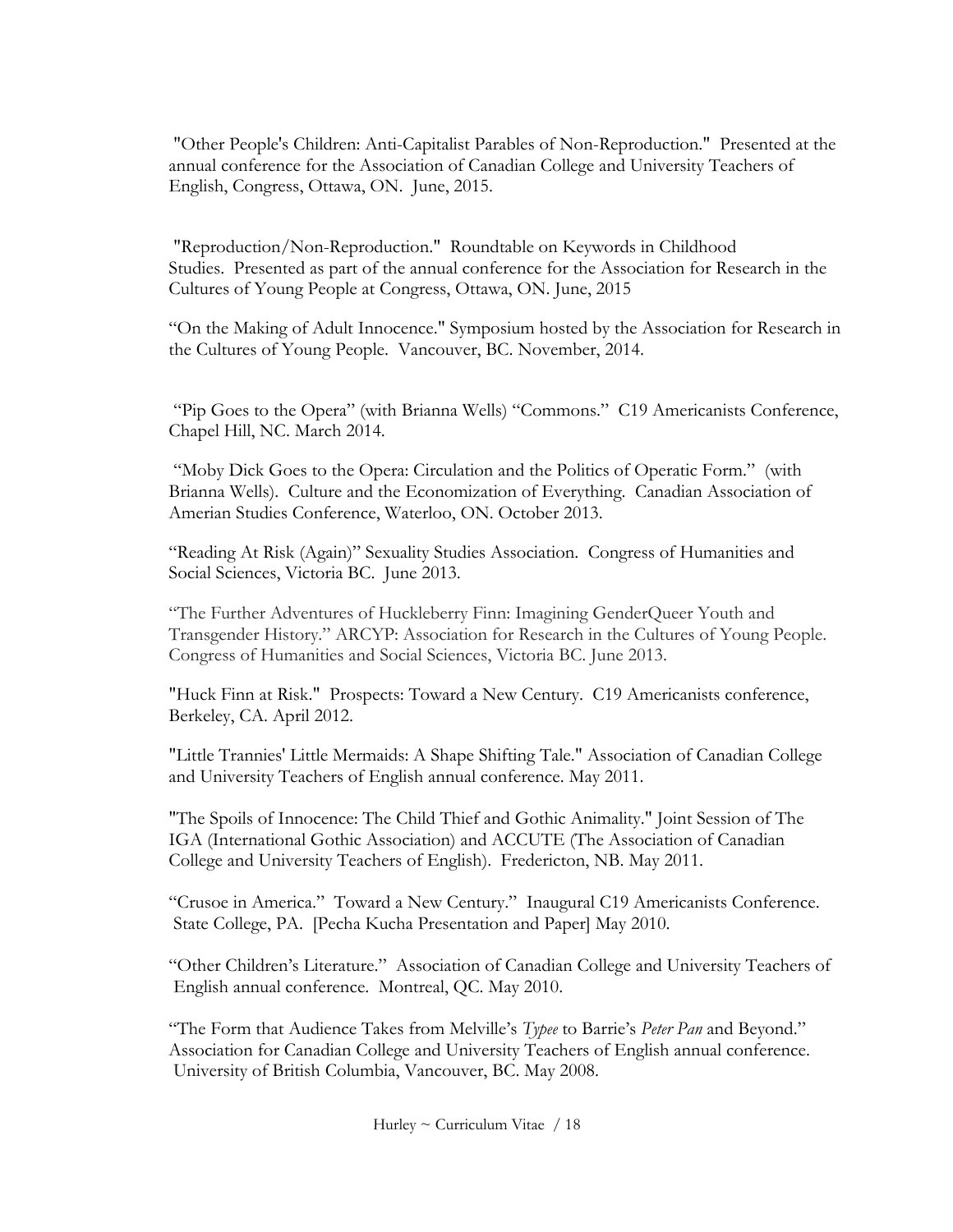"Taking the Measure of Queer Circulation: The Stoddard Archive and its Dissed Contents." ACCUTE 2007, University of Saskatchewan, Saskatoon, SK. May 2007.

#### **CONFERENCE PANELS**

Panel Organizer for "The Recursions of Gender and Sexuality" a Joint session at the Modern Languages Association Conference, Seattle WA 9-12 January 2020. Panel Organizer for "Fun Times? Feminist Approaches to Humor" MLA Conference Chicago, January 2019

Panel Organizer for a member-organized session on "Queer Food." Association of Canadian College and University Teachers of English. Waterloo, Ontario. May 2012

## **TEACHING**

### **COURSES TAUGHT**

University of Alberta (2007-18) English 122: Texts and Contexts English 220: Reading Politics: Gender and Sexuality English 224: The Literary Institution English 389: Children's Literature and Culture: Print Traditions (Three different incarnations: The Invention of Children's Literature; The Imprint of Innocence; The Child and the Thing) English 357: Reading American Literature: The Ideology of The Child (Winter 2008) English 358: Early American Literature: Writing America in English English 392: Queer Writing English 465: Studies in Gender and Sexuality: Transgender Literature and Theory (the first course at the University of Alberta devoted exclusively to Transgender Studies) English 569: Cultural Forms and Social Circulation English 4569: Queer ReMarx English 687: The Queer Child English 5XX: Directed Reading on Queer Theory (Jillian Parragg, Sociology, Fall 2011) Writing Workshop for Second-year PhD Students Cornell University (Summer 2013), in partnership with the Telluride Association: "Times Square" I was invited to co-teach this intensive seminar with Sara Warner, Cornell University.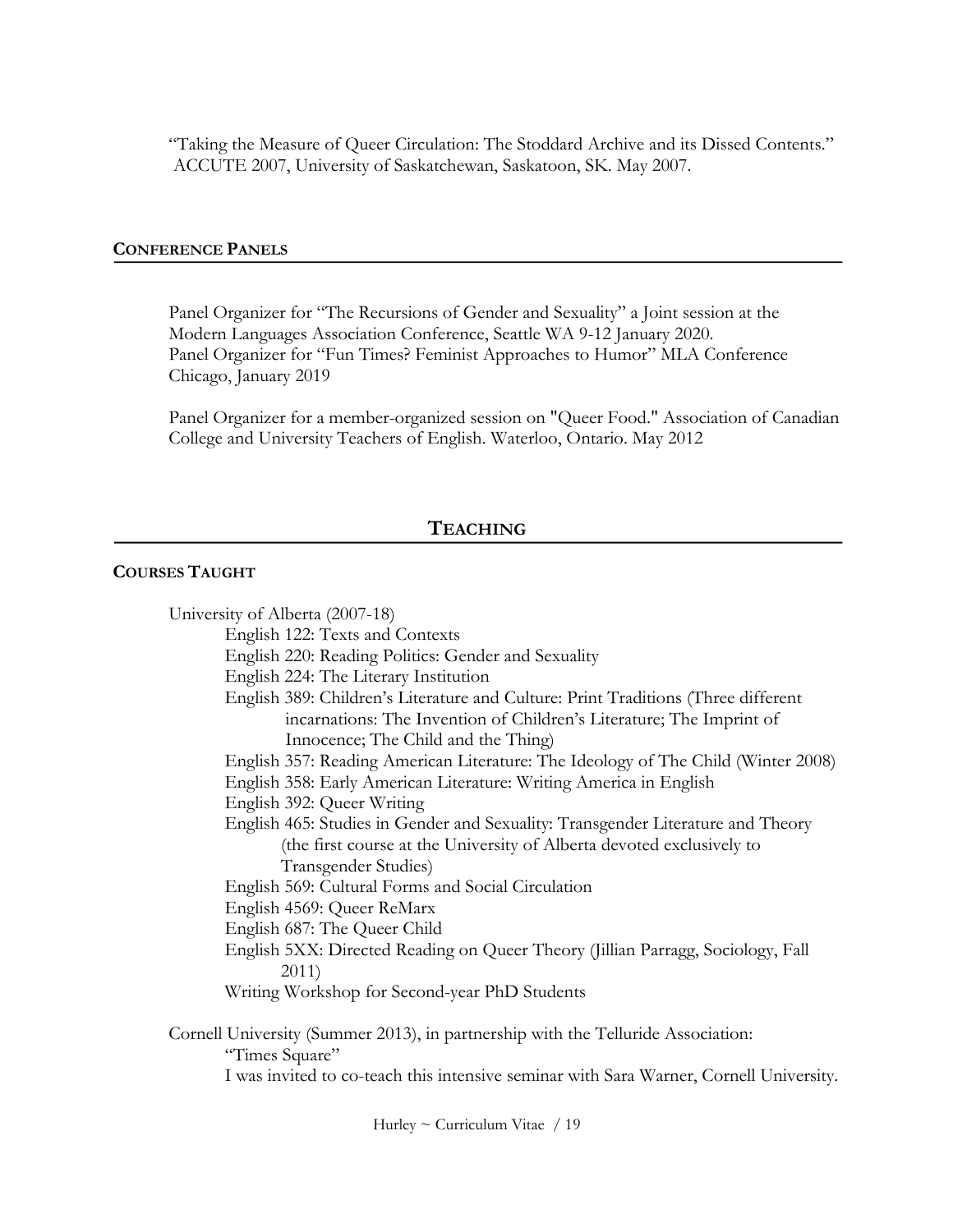Macalester College (2006-07)

English 294 Children's Literature

English 370 American Literature of the Early Republic: Writing American in English English 371 19<sup>th</sup> Century American Literature

English 320 The Age of the Scandalous History: Rakes, Radicals, and the Circulation of 18th Century Literature

English 383 Introduction to 20<sup>th</sup> Century LGBTQ Literature

Rutgers University (2003-06) English 492 Children's Literature English 203 Research Writing English 101 Expository Writing

Mount St. Vincent University, Halifax, NS (1996-97; 1999-2003): English 4407: Queer Theory English 3305: Studies in Adolescent Fiction (Kristevan Psychoanalysis) English 2205: Children's Literature English 1120: Writing Theory and Practice English 1170: Introduction to Literature: Reading Literature English 1171: Introduction to Literature: Historical Perspectives Cultural Studies 2201: Making Culture Continuing Education: Writing Skills (for students transitioning to university)

Dalhousie University, Halifax, NS (2001-2002) English 1000: Introduction to Literature (Included training and supervision of a TA)

St. Mary's University, Halifax, NS (2001-2003) English 201: English Composition English 203: Introduction to Literature I (Poetry and Drama) English 204: Introduction to Literature II (The Short Story and the Novel)

Laurentian University (2004-2006)

Women's Studies 3015: Feminist Theories (Envision Correspondence Course) Wrote three 20-page units for the correspondence version of this course: Feminism and Postmodernism/Post-structuralism; Feminism and Sexuality I; Feminism and Sexuality II. Served as external reviewer for the updated version of this correspondence course.

#### **SUPERVISION**

#### *PhD Supervisions*

Brianna Wells: "Operatic Circulation in Contemporary North America" (Department of English and Film Studies) *Completed September 2017.*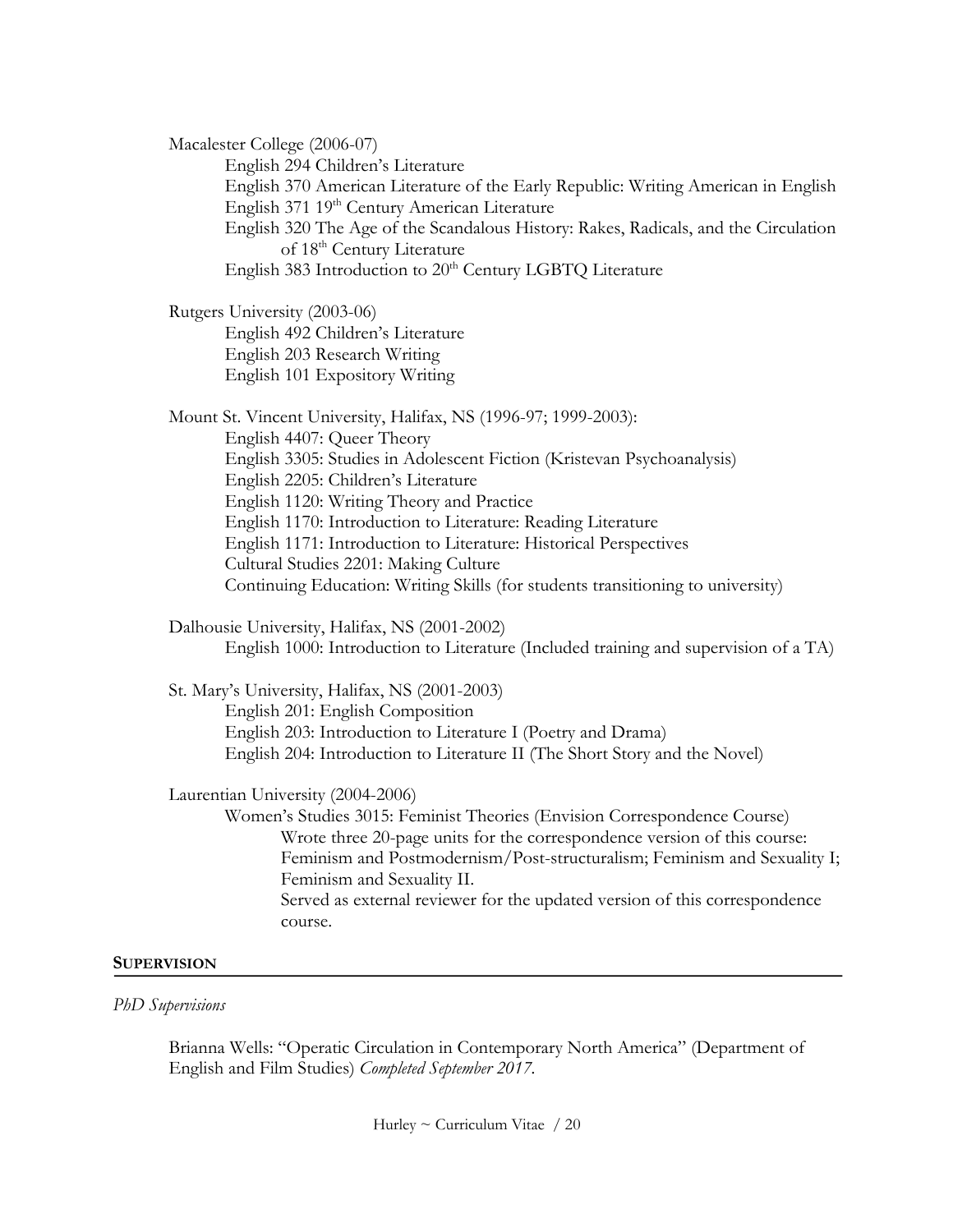Priel Buzny (ABD): "Make-Up Sex: Queer Theory and Forgiveness" (Department of English and Film Studies)

Natasha Pinterics (ABD): "Marginal Mothers: Troubling Discursive Accounts of the Maternal Body" (Department of English and Film Studies)—This student has temporarily discontinued her studies to assume a full-time position teaching English and Women's Studies at Norquest College in Edmonton.

Ayantika Mukherjee (ABD): "Innocence and the Child Imperialist in Nineteenth-Century American Literature and Travel Fiction" (Co-supervisor with Eddy Kent) (Department of English and Film Studies)

Megan Farnel (ABD): "Loving Labour Online: Affective Materialism and Digital Labour" (Co-supervisor with Maureen Engel) (Department of English and Film Studies)

Meredith Snyder (ABD): "The Ones Who Walk Away: Queer Theory and the Science Fictional Child" (Department of English and Film Studies)

Taylor Scanlon (ABD): "Beneath This Mask There Is an Idea:" Post-9/11 Face-Reading and the Threat of the Masked Other (on leave) (Department of English and Film Studies)

Danielle O'Connor: ""Between Two Worlds: Miniature People in Children's Literature" (Department of English and Film Studies)

Emily Merklinger (Preparing for Candidacy): "We have a world to *reclaim"*?: World-Making and Revolt in Queer Visionary Fiction" (Department of English and Film Studies)

### *MA Supervisions*

Jason Purcell: "A Soft Place to Touch" *Complete September 2018*.

### *PhD Committees*

Ana Horvat, "Trans Athletic Movements in Performance, Fiction, and Social Media" *Completed November 2018.*

Sean O'Brien: "Precarity and the Historicity of the Present: American Literature and Culture from Long Boom to Long Downturn" *Completed March 2018.*

Amy Bright: "The YA Novel and Intermediality in a Digital Age" *Completed August 2016.*

Wenjuan Xie: "Trans-formation, Trans-ambiguity and Trans-performance: Reading Transgender Stories from Ming-Qing China, 14th-19th century" *Completed September 2015.*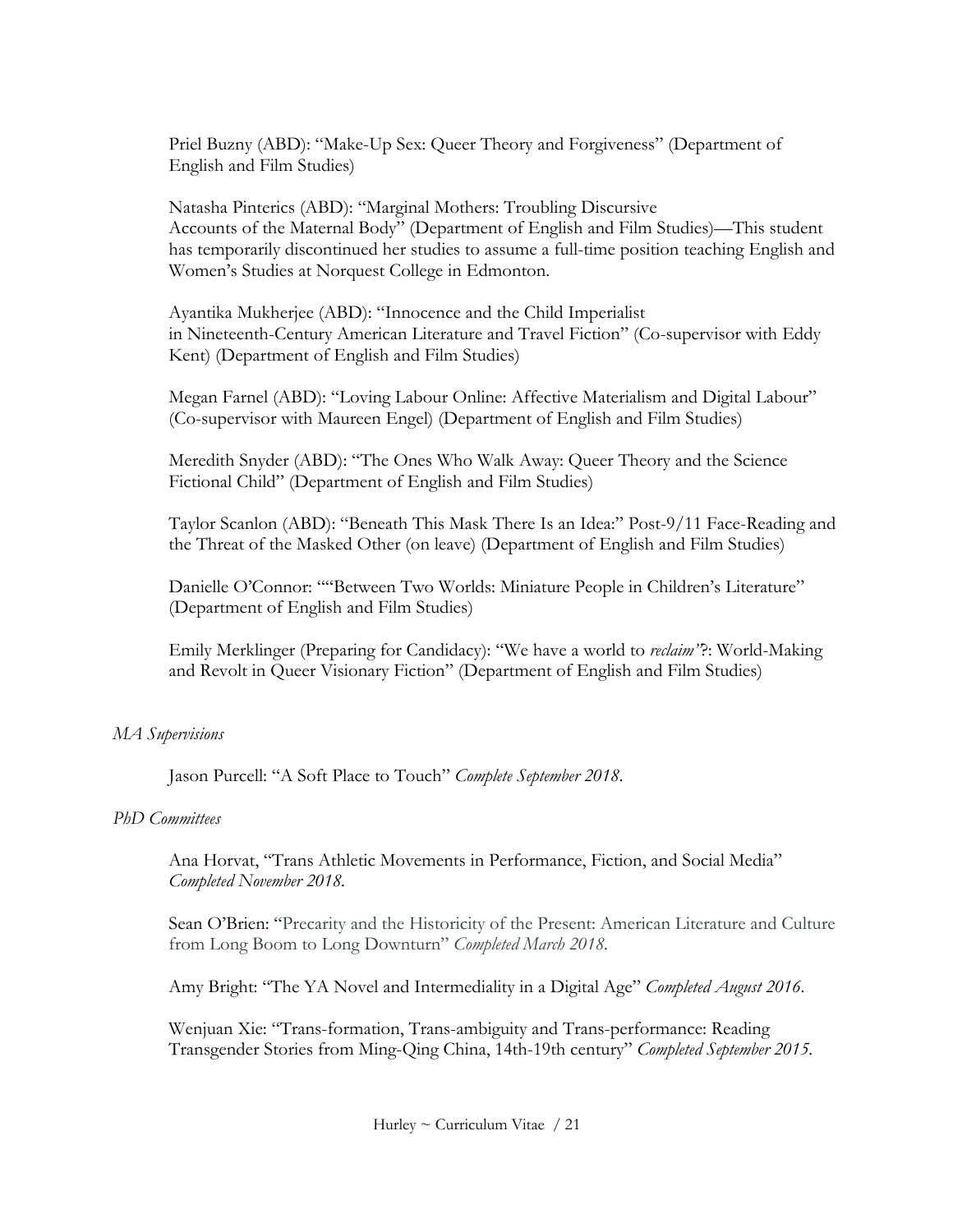Derritt Mason: "The Promise of Risk: Queer Theory and Young People's Literature" *Completed January 2015.*

Billy-Ray Belcourt (ABD): "Essays on NDN Joy: Essays on Care and Possibility"

Brittany Johnson (Preparing for Candidacy) Title yet to be determined

Shama Rangwala (ABD): "Modernist Visual Desire and the Cinematization of Text"

Kerry-Leigh Fox (Preparing for Candidacy): "Performing Fandom/Performing Queerness"

Braidon Schaufert (Preparing for Candidacy): "Unsettling Homonationalism: Queer Theory, Spectrality, and the Indeterminacies that Trouble"

### *Examinations and Defences*

David Janzen (Internal External on Candidacy Exam) Winter 2014 Brandon Kerfoot (Internal External on Candidacy Exam) Fall 2013 Jeff Diamanti (Internal External on Candidacy Exam) Winter 2013 Dan Harvey (Internal External on Candidacy Exam) Winter 2012 Brent Bellamy (Internal External on Candidacy Exam) Fall 2011 Tracy Bear Coon (Internal External on Candidacy Exam) Spring 2011 Sarah Blacker (Internal External on Candidacy Exam) Spring 2011 Cindy Rasmussen (Candidacy Chair) Spring 2010 Amanda Allen (Defense Chair) Spring 2010

## *External Examiner*

PhD Defense: Melissa Carroll, "Lonely Affects and Queer Sexualities: A Politics of Loneliness in Contemporary Western Culture," McMaster University. *Completed September 2013.*

PhD Defense: Markus Bolhman, "Moving Rhizomatically: Deleuze's Child in Twenty-First Century American Literature and Film," University of Ottawa. *Completed July 2012.*

## *MA Students*

Jessica Jackson (Capstone Supervisor*): Completed Spring 2012* Mitchell Johnston (Capstone Reader): *Completed August 2012* Katie Balcom, Drama Dept. (External Thesis Examiner): *Completed September 2012* Gabrielle Kristjanson, Comp. Lit (External Thesis Examiner): *Completed September 2012* Beth Gripping (Thesis Defense Chair): Spring 2009 Elzbieta Przybylo (Thesis Defense Chair): Spring 2009

## *Undergraduates*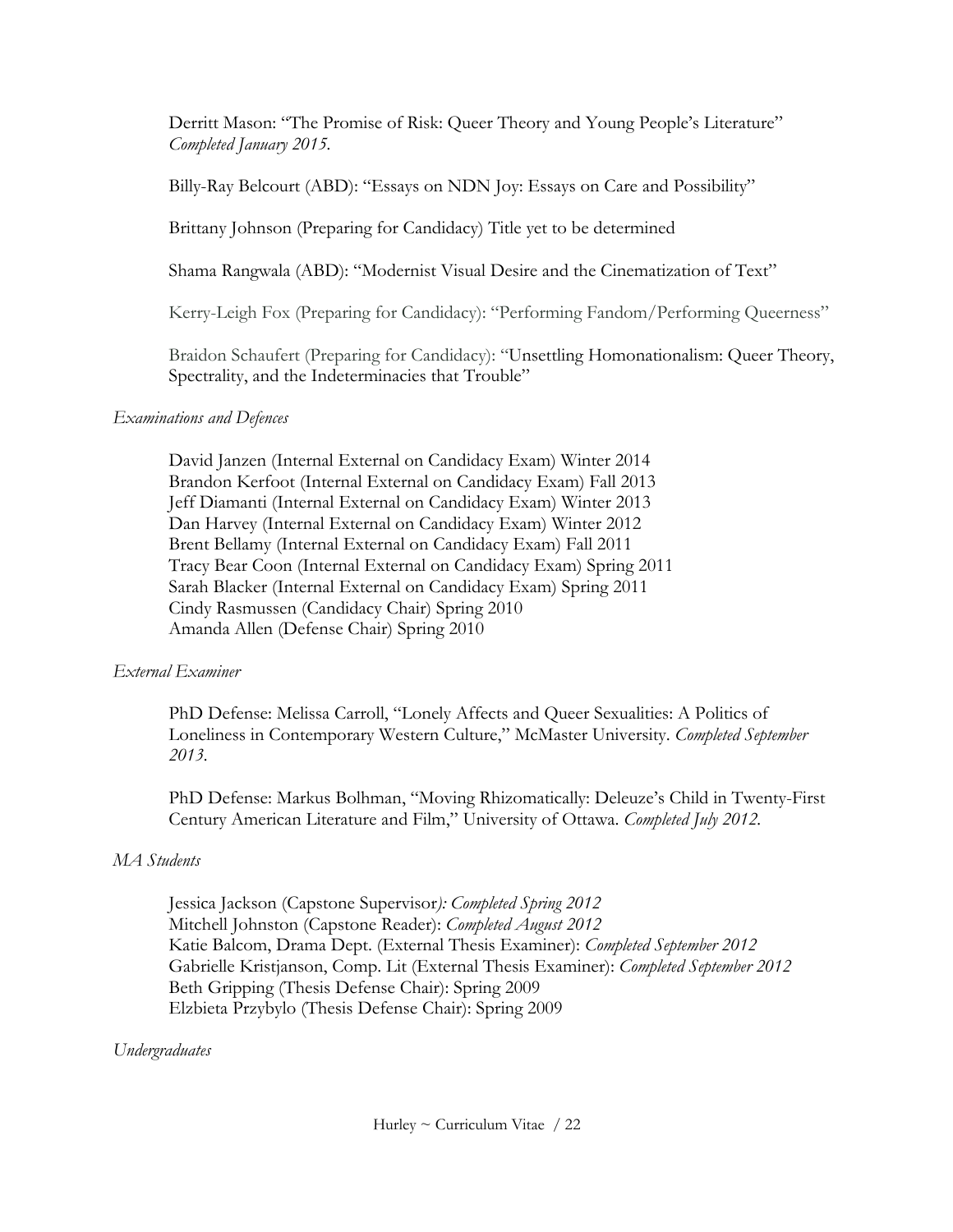Marissa Ponich (Honours Thesis Supervisor): "Falling Down the Rabbit Hole and Returning to Neverland: Resistance and Desire." *Completed: Winter 2010.*

Rosalee Averin (Roger Smith Award Supervisor): Summer 2011 Sarah Dawson (Roger Smith Award Supervisor): Summer 2010

The Faculty of Arts at the University of Alberta awards 10-15 Roger Smith awards annually. These awards give undergraduate researchers the opportunity to work with a faculty member to develop a research project over the summer. The only two students of mine who have applied for these awards were successful in their applications. Both students have since gone on to pursue graduate studies at other universities.

### **ACADEMIC SERVICE**

1) DEPARTMENT OF ENGLISH AND FILM STUDIES, UNIVERSITY OF ALBERTA:

- Member, Undergraduate Programs Committee: 2016-17: This committee oversees curriculum matters and is currently engaged in a department-wide curriculum review.
- Member, Chair's Selection Committee: 2014 (elected office)
- Member, Faculty Evaluation Committee: 2011-13 (elected office): This is a department committee that meets annually for several days to assist the chair with her preparation of faculty files for presentation to a Faculty-wide peer review process in December.
- Member, Curriculum Committee 2010-2012
- Member, Placement Committee (2010-2013)

2) FACULTY OF ARTS, UNIVERSITY OF ALBERTA:

- Academic Teaching Staff Evaluation Committee: This committee was tasked with developing position profiles and documentation in accordance with a new collective agreement for long-term and full-time contract academic staff at the University of Alberta. This committee met often to establish guidelines for fair and timely assessment of faculty members with 8-month and 12-month or sometimes multi-year contracts.
- Academic Affairs Committee: Faculty of Arts: Responsible for approval of all program and calendar changes for the Faculty.
- Americanist Pedagogy Committee: (2010-2012) I was the department's representative on a committee convened to develop a cross-disciplinary (and cross-faculty) program in American Studies at the University of Alberta. This was an initiative of the nowdefunct Alberta Institute for American Studies and sought to build an interdisciplinary community of American Studies scholars and students. It was one of my first exposures to the challenges of doing interdisciplinary work as a faculty member at the University of Alberta.

3) SERVICE TO THE UNIVERSITY

• Elected Faculty Representative to the Univeristy's Presidential Search Committee: I